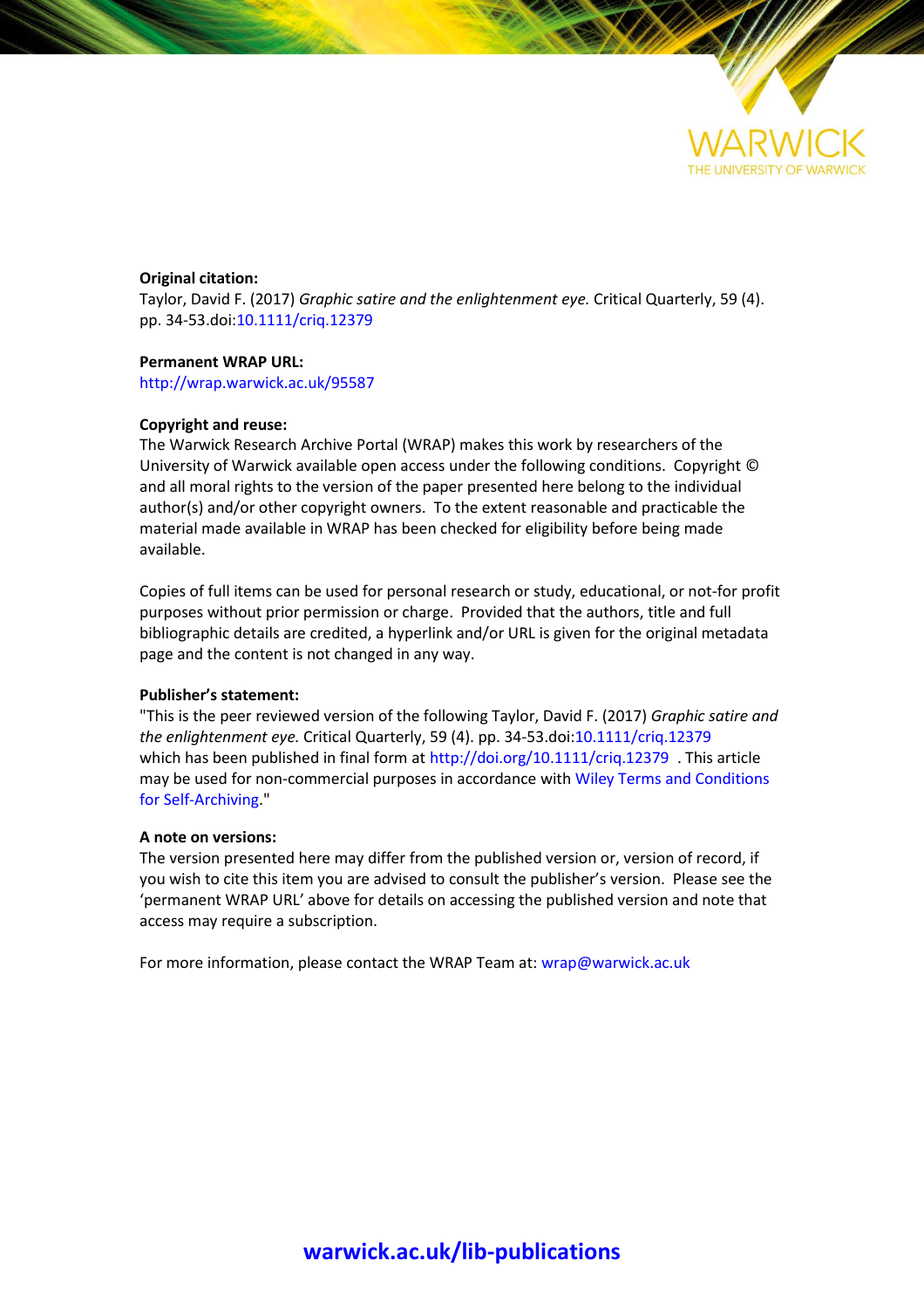# **Graphic Satire and the Enlightenment Eye**

## Abstract:

Eighteenth-century satire's deep immersion in and articulation of the prevailing visual epistemology of the Enlightenment has often been noted. But in the case of graphic satire the question of satire's proximity to the optical metaphors, practices, and technologies of the period is especially complex. Graphic satire is, by definition, visual; its language is that of the image, or, more accurately, of an image-text imbrication. When we look at satirical prints the very matter of looking is always especially present for us.

This essay is concerned with how graphic satire *sees* itself or, more precisely, how it sees itself seeing. Through readings of caricatures by the likes of James Gillray, James Sayers, and George Cruikshank, it asks what it might mean to take seriously the notion of 'satire's eye', not simply as a rhetorical figure but as a more literal description of what satire is and does.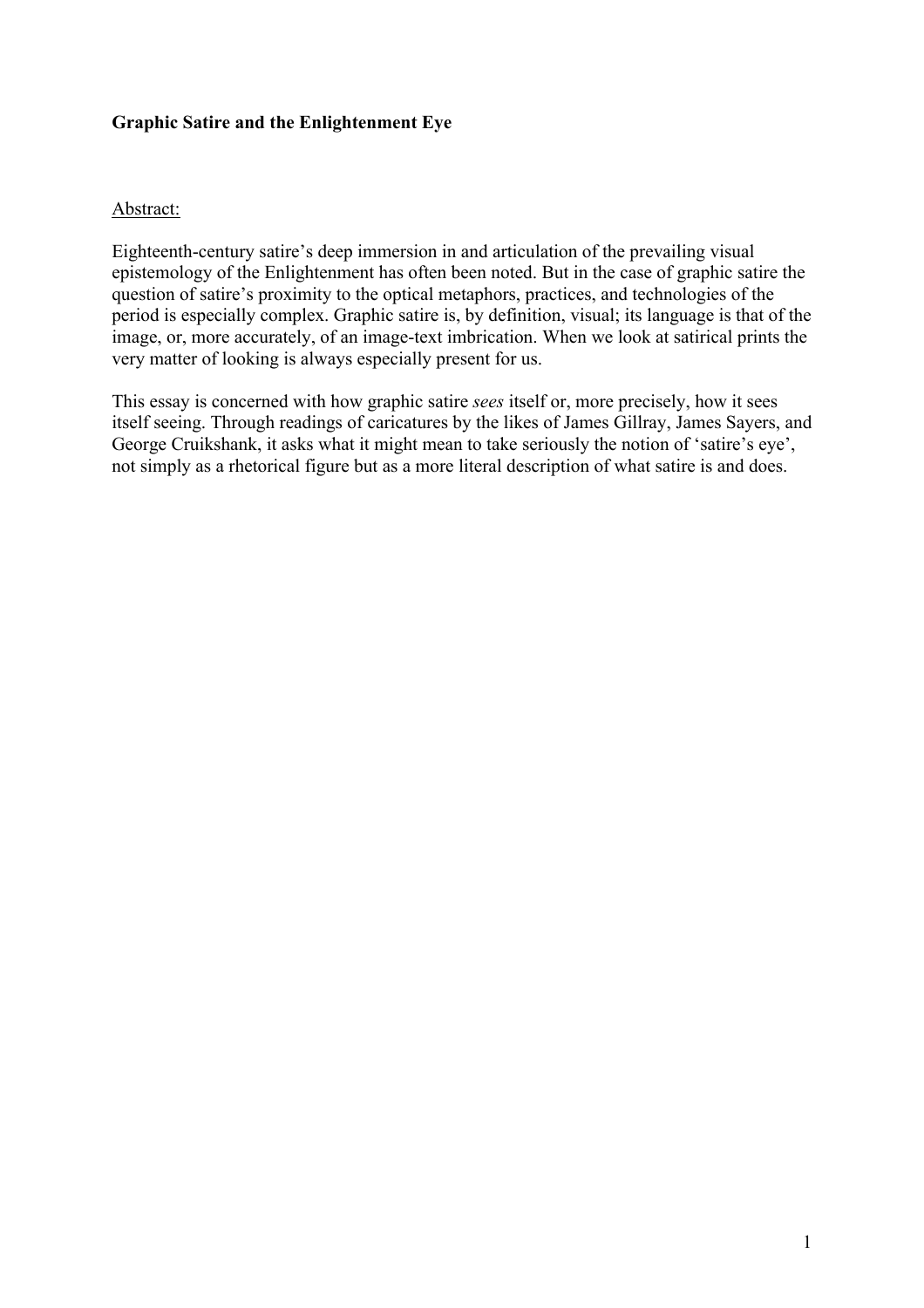## **Graphic Satire and the Enlightenment Eye**

### *David Francis Taylor*

Satire, arise, thy country calls thy aid, See hell-born *rebels* all thy rights invade, Foes to their King, their Country, and the State, To those my muse awards her fixed hate; Keen Satire's eye shall pierce their dark abodes And drag them to the sight of Men and Gods.

- *The Fallen Candidates*  $(1780)^1$ 

How does satire think of itself? How does it conceive of its own operations? For the anonymous author of this 1780 poem, satire's imperative is first and foremost visual. It enlightens; it exposes; it renders visible. It forces that which would remain concealed or disguised into the open and calls upon us to bear witness to this truth, to *see* things as they really are. If this function is moral and political – *The Fallen Candidates* urges the voters of Bristol to oppose the reelection of Edmund Burke, whom it excoriates for his support of the rebelling American colonies – then it is here also peculiarly theological. The implication of the final line of this apostrophe to satire is that it brings much-needed clear-sightedness not only to humanity but also to the divine. It is Satire, not God, who is all seeing.

Later in this essay I want to return to the displacements suggested by this quite radical understanding of satire as omnivoyant, but for now I wish simply note that this passage allows us to register – as others have done before – eighteenth-century satire's deep immersion in and articulation of an Enlightenment epistemology that adhered to the belief that to see is to know. <sup>2</sup> John Locke, after all, opens his *Essay Concerning Human*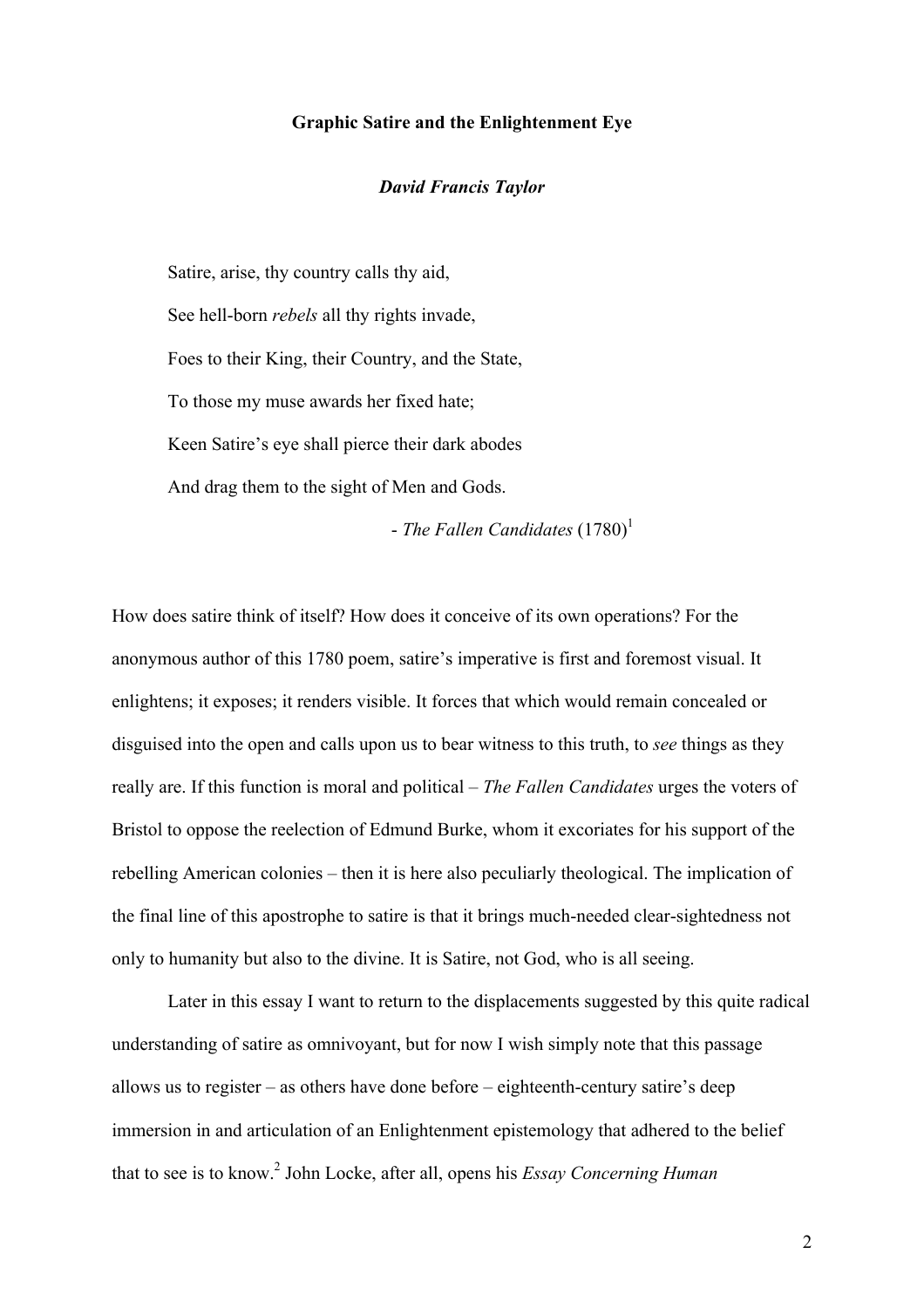*Understanding* by comparing the understanding to the eye.<sup>3</sup> Of course, we need only recall Swift's definition of satire as 'a sort of Glass wherein, Beholders do generally discover every body's Face but their Own' to recognize that eighteenth-century satire's relationship to this prevailing visual epistemology is as vexed as it is vital.<sup>4</sup> Recently, Katherine Mannheimer has argued that Pope's and Swift's fixation on the female body at once manifests satire's compulsion to observe and uncover and at the same time expresses discomfort with the ocularcentricism of the period. That is, these Scriblerian satirists felt there to be an urgent need to parse good and bad practices of looking, at the printed page as much as at women (a distinction, Mannheimer suggests, that these satirists intentionally blur).<sup>5</sup> If we turn to graphic satire, which is my concern here, then this question of satire's visuality and of its proximity to the optical metaphors, practices, and technologies of the Enlightenment becomes still more complex. Graphic satire is, by definition, visual; its language is that of the image, or, more accurately, of an image-text imbrication. When we *look* at satirical prints the very matter of looking, which I follow Peter de Bolla in regarding not only as a sensory act but as a cultural form, is always especially present for us.<sup>6</sup>

Indeed, again and again graphic satire of this period attends to and makes symbolic use of the instruments and agents of various specialized regimes of vision. It delights in staging scenarios of seeing or, just as often, of a failure to see. Spectacles, telescopes, quizzing glasses, mirrors, cameras obscura, magic lanterns, and peep shows feature prominently in its repertoire of motifs. Britain's enemies are diminished by the efficacious scrutiny of the empowered eye, as in James Gillray's *The King of Brobdingnag, and Gulliver* (26 June 1803), where George III regards a tiny Napoleon through a spyglass, while women are not only the objects but even the apparatus of the male gaze, as in Matthew and Mary Darly's *The Optic Curls* (1 April 1777), in which two men in a playhouse box use the oversized ringlets of the high-haired lady sat beside them as convenient spyglasses. And in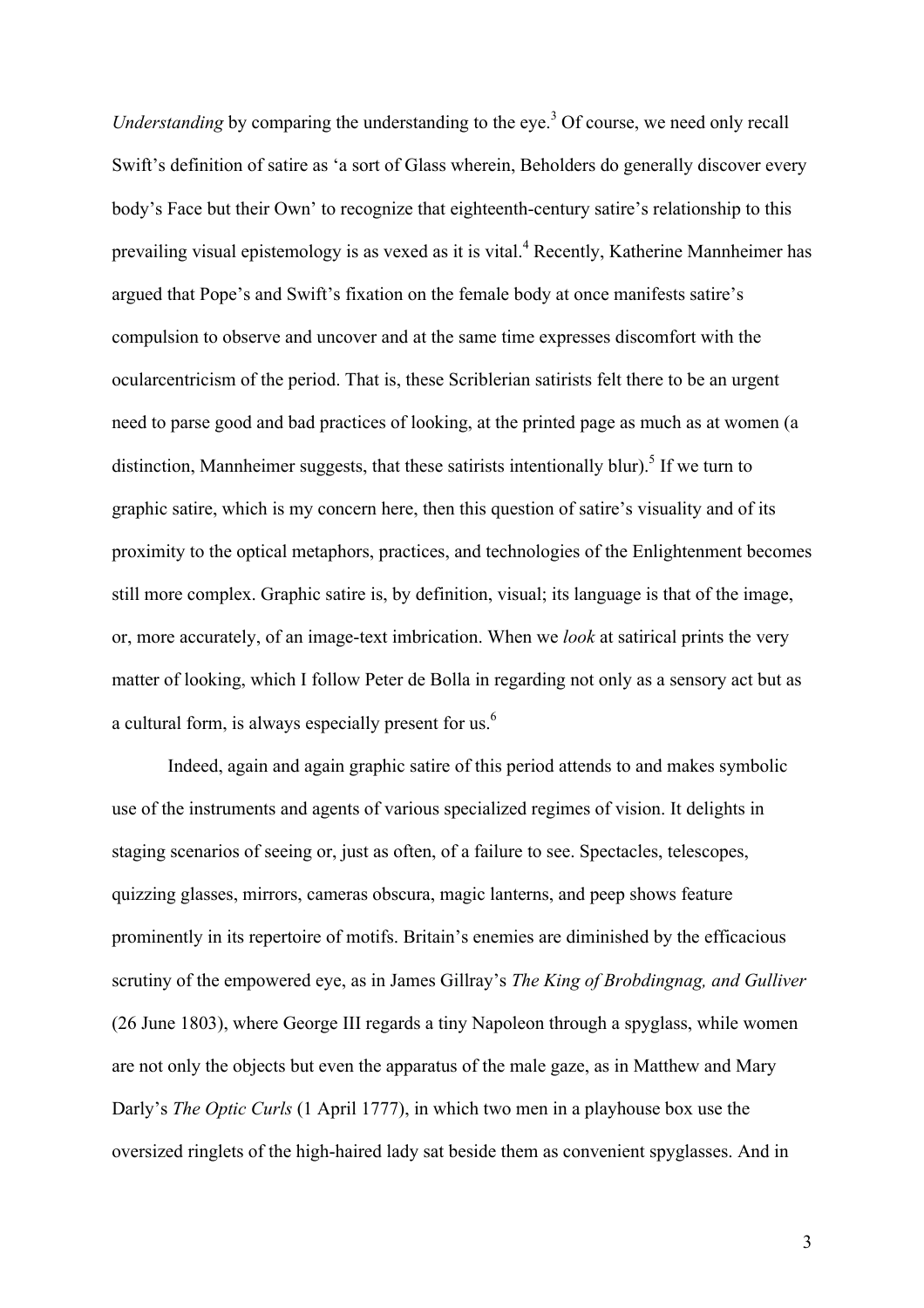Thomas Rowlandson's myriad caricatures of the connoisseur, the gaze of aesthetic appreciation is shown to be grossly fetishistic, a pretext for the voyeurism of prurient old men.<sup>7</sup> Ultimately, graphic satirist's troping of the look, in its many ideological and erotic guises, lie beyond the purview of my present discussion. Rather, what interests me here, to take up my opening questions once more, is how graphic satire *sees* itself or, more precisely, how it sees itself seeing. What might it mean to take seriously the idea of 'Satire's eye' when we engage with satirical prints, to take this phrase not simply as a rhetorical figure but as a more literal description of what satire is and does? And if graphic satire at moments posits itself as a technology of vision, what exactly are the political implications of such a selfdefinition?

## **Matters of perspective**

A good place to begin formulating answers to these questions is with two caricatures published amid the trial of the former governor-general of the East India Company, Warren Hastings in May 1788: James Sayers's *Galante Show* (fig. 1) and Gillray's *Camera-Obscura* (fig. 2). Responding to Edmund Burke's rhetorical excesses – in particular, his elaboration of Hastings's alleged mistreatment of the Raja of Benares and the Begums, or noblewomen, of Oudh – Sayers's print imagines the orator as the operator of a magic lantern, which projects on to a sheet in the distance four images, each an absurd magnification of what they purport to represent: 'A Benares Flea' appears as an insect-like elephant; 'A Begum Wart' is shown as the combined mountains of Ossa, Pelion, and Olympus; the 'Begums Tears' are depicted as four disembodied eyeballs afloat in an ocean of their own making; while 'An Ouzle', or weasel, is illustrated as a whale. More showman than statesman, Burke captivates his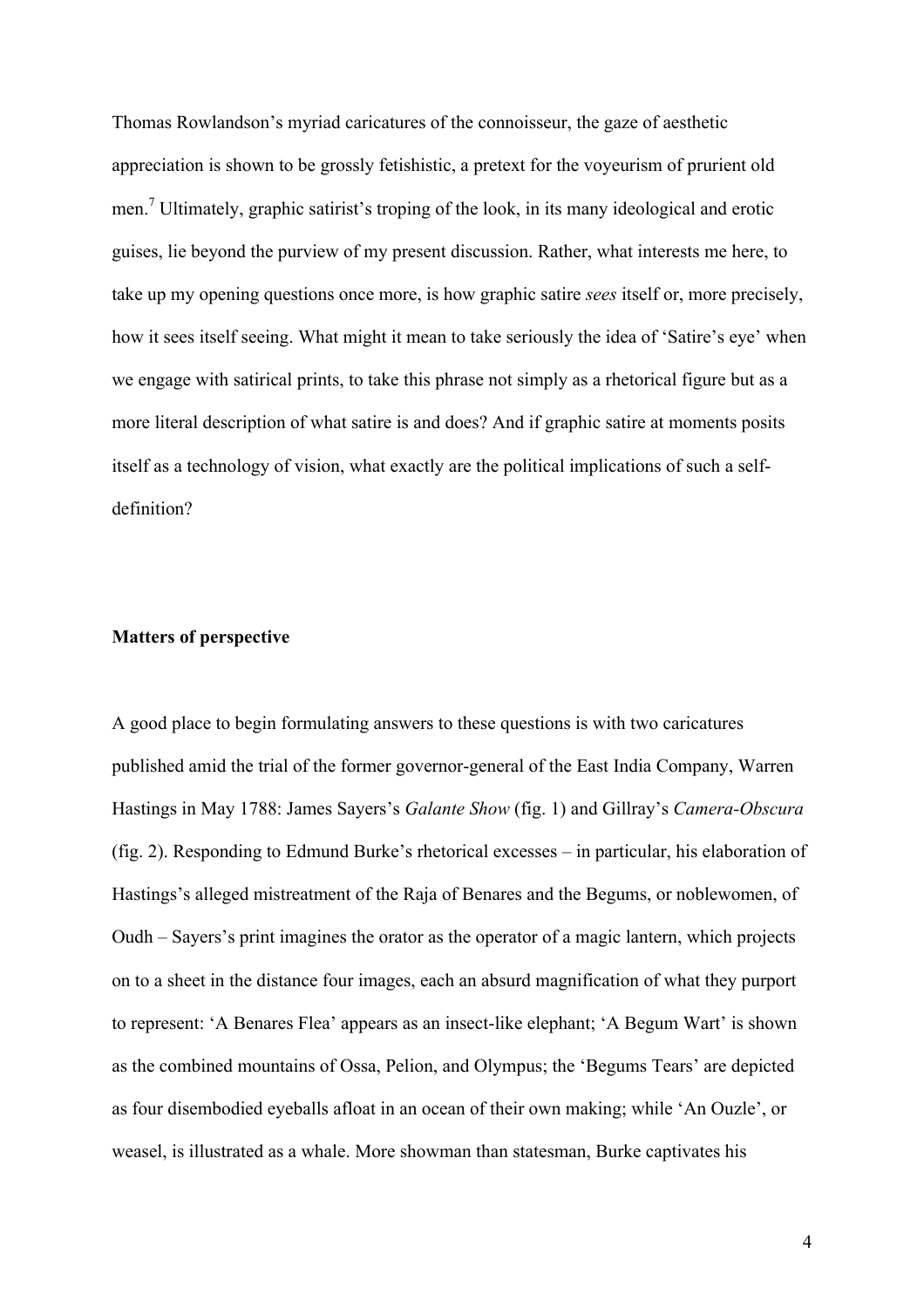audience with hyperbole that supplants political reality with spectacular fiction. Published just three days later Gillray's caricature turns Sayers's conceit on its head by showing Hastings using a camera obscura to present his public with miniaturized images of the British Indian landscape. Here, an elephant becomes a flea and a whale is reduced to a weasel, while the suffering begums are seen as 'Skind Mice'. Politics, it seems, is a matter of perspective.

I've begun with this pair of opposing prints because recent critical attention has understandably made much of their sophisticated political marshalling of the issues of optics and visuality. For Finbarr Barry Flood, these caricatures disclose the tensions between the competing imperatives of the aesthetic and the documentary that inhered in late eighteenthcentury representations of colonial India; for Daniel O'Quinn they elicit the anxieties about evidential lack and distortion that pervaded the impeachment proceedings; while, perhaps most suggestively, for Joseph Monteyne they are images that insist on their own materiality and which trouble the very notion of truth. $8$ <sup>8</sup> What these various critical responses get at is the way these prints' problematize the representedness of politics. In this regard, it is significant that Sayers and Gillray attend to the dynamics of spectatorship as much as the mechanics of image making. They offer scenes of looking. In *Galante Show*, Sayers depicts two silhouetted spectators from behind along with Lord Derby, who is seen in part profile on the far right. The favourable reactions of this group to the procession of pictures put before them are revealing: the first declares, 'Finely imagined' and the second, 'Poor Ladies they have cried their eyes out', while Derby, quoting *Hamlet*'s Polonius, affirms, 'Very like an Ouzle'. That is, as comments that respectively concern the artistry, affective power, and verisimilitude of Burke's scene, these statements encompass the gamut of possible responses to a work of *theatre* and so reveal, as O'Quinn notes, the extent to which Burke undertakes to aestheticize the political. Immersed in their own tears, the disembodied eyes of the begums weep rather than see; Burke conjures them only to be looked *at* as the objects of the colonial metropole's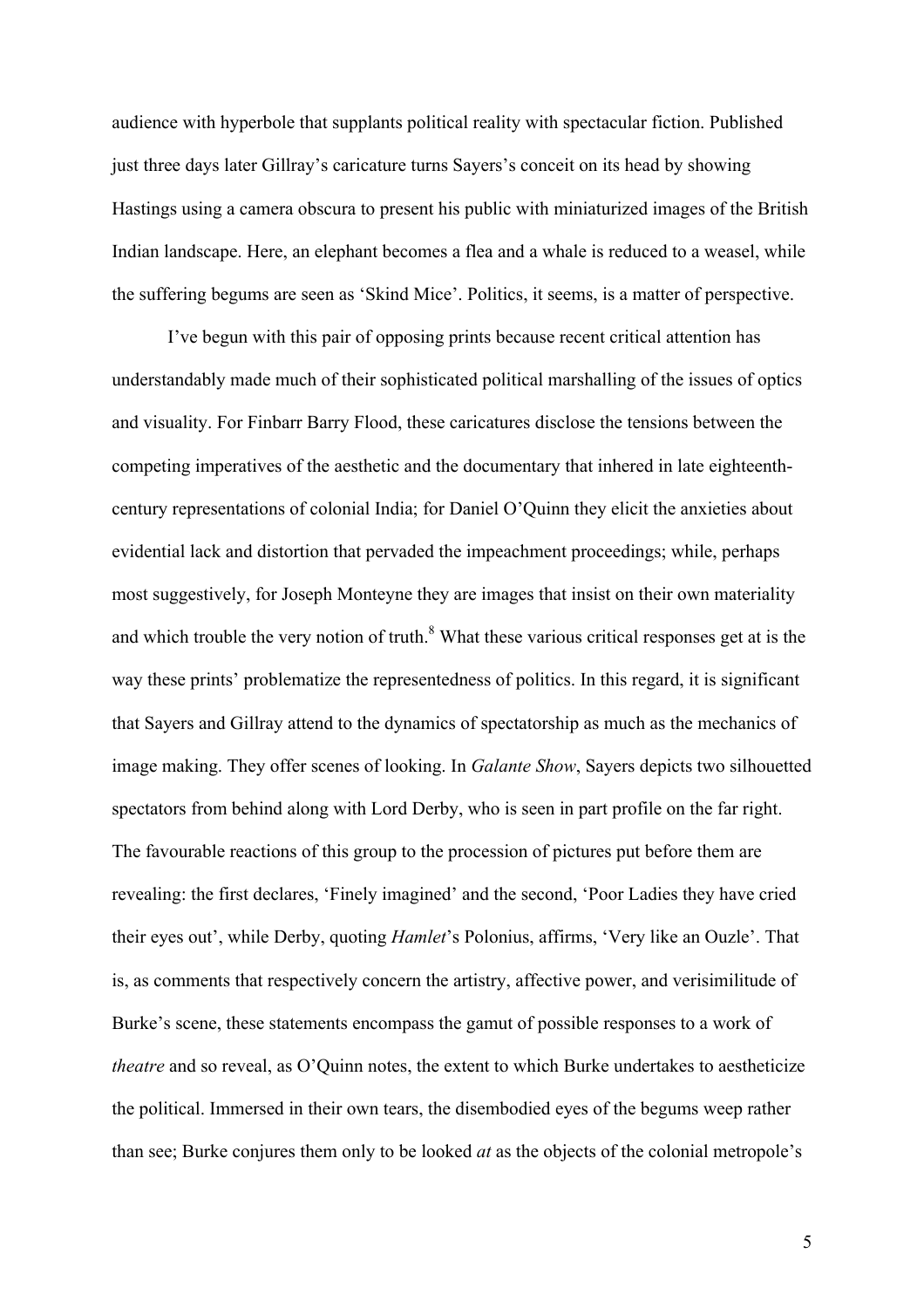sympathetic gaze. And in his parody of Sayer's satire, Gillray retains this trope of theatrical spectatorship but employs it specifically to signal the bias of the court, with George III, Queen Charlotte, and Lord Thurlow (the Lord Chancellor) pictured as Hastings's enraptured audience.

Both graphic satirists thus develop allegories of mediation. They not only call on their viewers to be wary of the manifold perils of succumbing to a politics of alluring images but also raise the possibility that there can be no unmediated access to the political arena; or, put differently, that there might be no *a priori* truth, no political reality other that of representation itself. In neither print does the depicted audience view things as they really are, and in *Camera-Obscura* the King is placed at a further remove because he looks at Hastings's images through the lens of his spyglass, a prosthetic eye that makes big exactly what Hastings has rendered small. Crucially, in posing these questions Sayers and Gillray are reimagining the verbal as the visual; they use a metaphorics of optics to think through an oratorical event. Most obviously, this transposition serves to highlight the suspect theatricality of the Hastings trial, and it once more evinces how far matters of perception, understanding, and representation were almost reflexively couched in scopic terms during the Enlightenment. But this language of the visual also implicates the medium of graphic satire itself in the prints' critique of mediation. *Galante Show* and *Camera-Obscura* are what W. J. T. Mitchell terms 'metapictures' – 'pictures that show themselves in order to know themselves' – and in fostering awareness of the distortions (inevitably) embedded in modes of visual representation they necessarily cast doubt on caricature's own truth-telling function.<sup>9</sup> This seeming self-problematization is especially evident in Gillray's print, which, in closely parodying Sayers's distinctive aquatint style, asks its viewers to register its own etched surface as yet one more representation, one more image that cannot be trusted.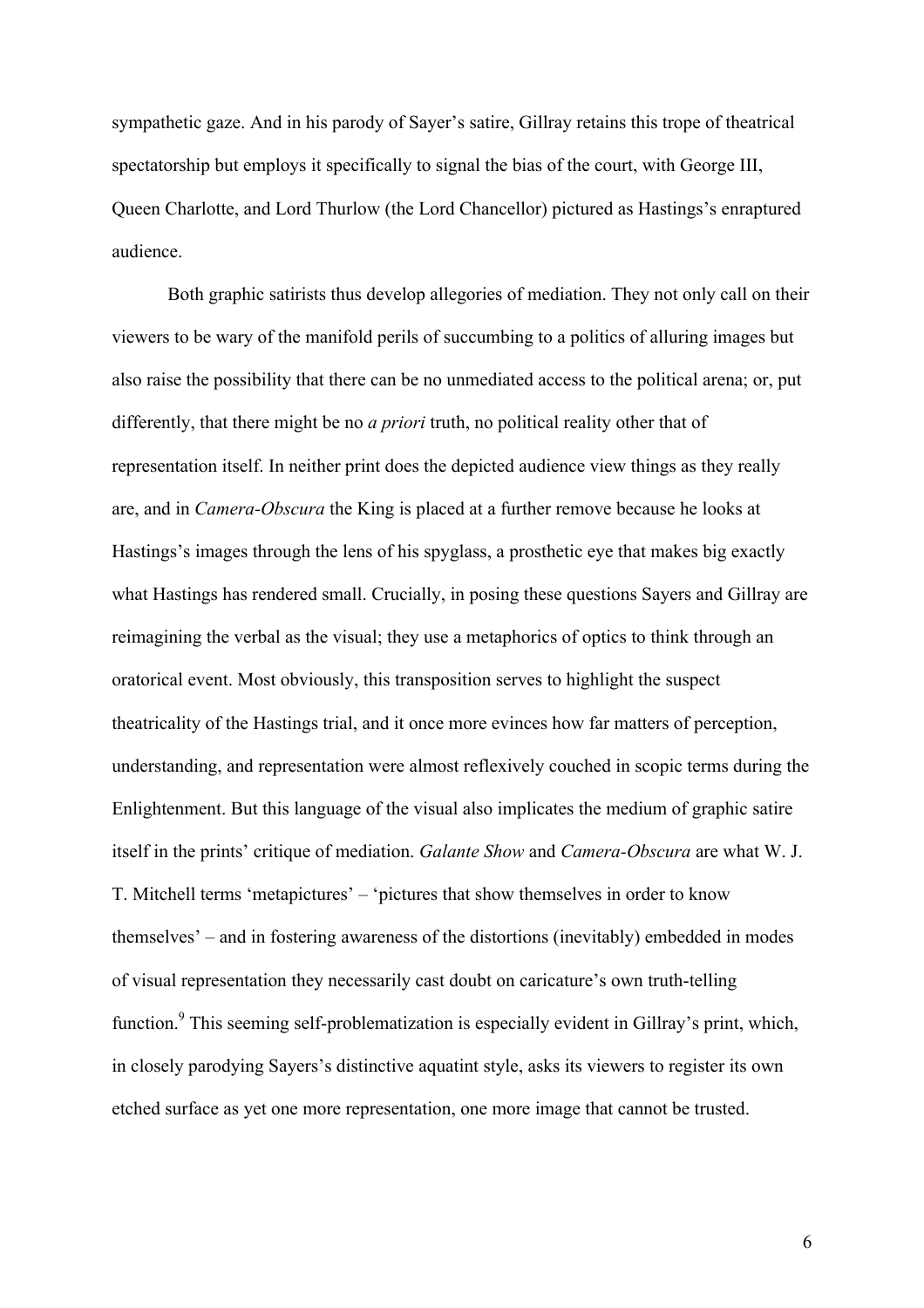Such, in essence, is Monteyne's reading of these prints. But if we are too quick to align self-consciousness of this kind with an aesthetics of postmodern disorientation, we miss the striking confidence of these satires. They *do* claim to uncover political reality. In Sayers's print the magic lantern is positioned in such a way that it seems to sit forward from the pictorial plane; it is placed within the space in front of the print's title, which it partially covers, a space that must be ours – the actual viewers of this caricature. Gillray's print reproduces this compositional configuration: the screen of the camera obscura projects into our space, casting a shadow against the flat area on which the print's title and attendant texts are inscribed. In other words, placed beyond the apparatus of visual presentation, we *see* what the audiences of Burke and Hastings do not. The artifice is exposed. Moreover, and as O'Quinn observes, in *Camera-Obscura* Gillray shows on the horizon the space of colonial India itself: the graphic satirist gives us – but not the royal spectators – not only Hastings's projections but also the landscape of pain that those projections obscure. Here, the reality of the weeping begums is a sword-wielding British officer who brutalizes three Indian women, one of whose children he has decapitated.

How do we reconcile these ostensibly clashing gestures? These prints both trouble the veridical basis of the visual, calling on us not to trust what we see (or hear, for they use sight as an analogue for the aural), and in the same moment affirm their own capacity to disclose the truth by visual means. They problematize technologies of vision – the magic lantern, the camera obscura – only to assert graphic satire's efficacy as exactly such a tool. One route out of this paradox is to read both prints as signalling graphic satire's special claim to the truth because, unlike other political media (the speech, spoken and printed; the newspaper), it actively advertises its own mediatory processes. Both Sayers and Gillray delight in literalizing the very rhetorical figures they employ. As floating eyeballs, the begums *have*  'cried their eyes out'. Reducing India to a pinhole image, Hastings really does 'diminish' his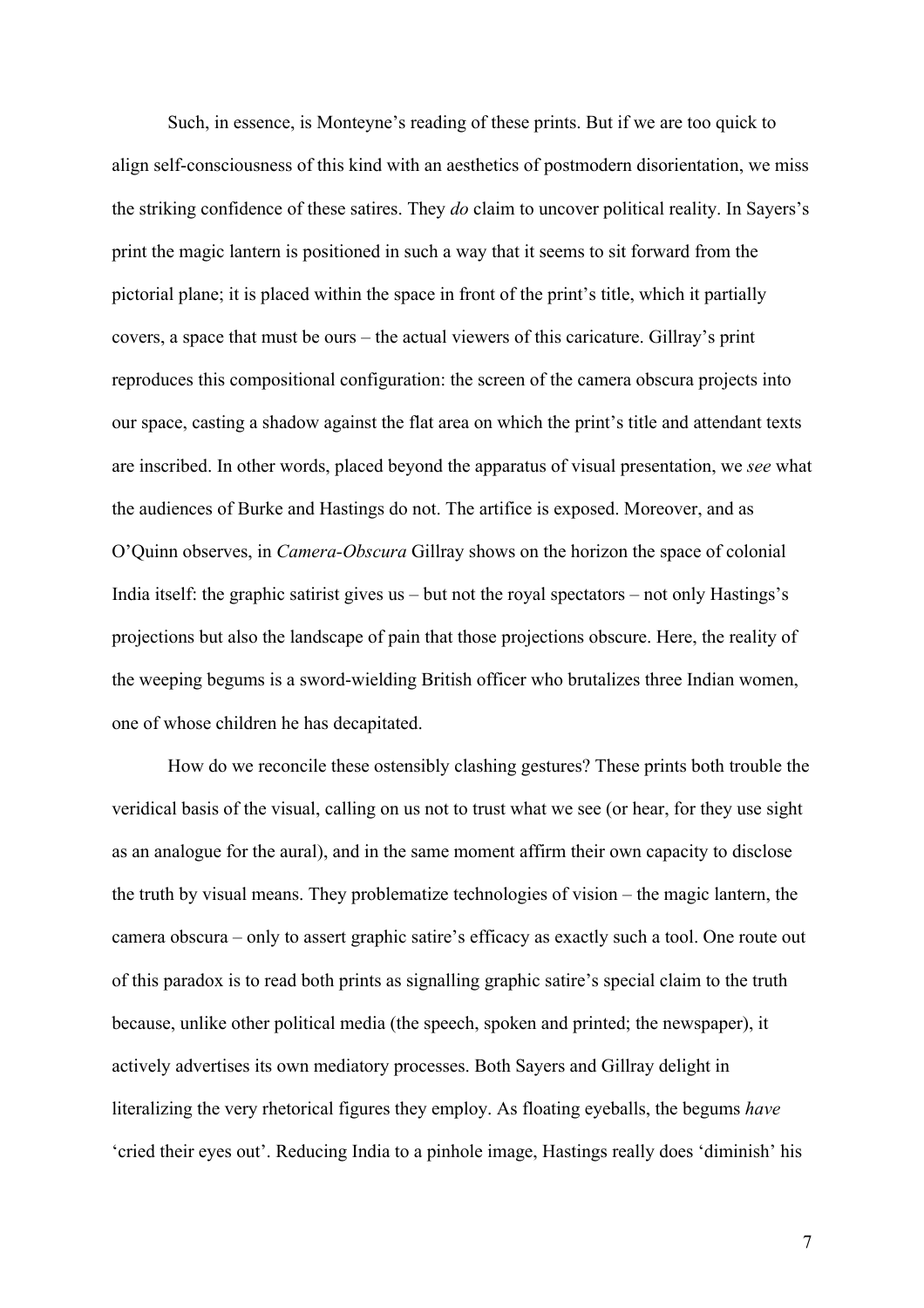own culpability. These are caricatures that collapse the distinction between the figurative and the literal, that make no attempt to hide their own representational manoeuvres. They seem to insist of themselves: where other media pass off distortion as truth, we use and stage distortion as the very method – a visual method – by which we arrive at an accurate view of things as they are. What I don't wish to do, however, is somehow explain away the tension between transparency and opacity that inheres in these prints. Ultimately, Sayers and Gillray call on us to *witness* the terminal unreliability of the visual; clear-sightedness is achieved in the iteration of its very impossibility.

This contradiction is still more apparent in Sayers's 1791 caricature *Mr. Burke's Pair of Spectacles for short sighted Politicians* (fig. 3), which attempts a pictorial distillation of Burke's response to the French Revolution and the attendant efflorescence of British radicalism. Here, a hand enters the frame from the left clutching a pair of spectacles, the lenses of which carry bust portraits of Charles James Fox and Richard Brinsley Sheridan, the Whig colleagues with whom Burke broke as a consequence of their sympathetic response to the Revolution. Beyond these spectacles Sayers presents a counter-revolutionary allegory in which the perils of radicalism and Foxite Whiggism take on a manifestly gothic inflection. Fox, appearing as a pseudo-Cromwell, takes the axe of the 'Rights of Man' to a tree representing the natural political order, while Sheridan cries out 'Ca ira' as he extinguishes the star of the garter that shines at its centre. Above, Joseph Priestly swoops in on a dragonlike creature and tilts his lance at a chalice, bishop's mitre, and bible nested high in the tree, and a winged demon uses a scythe to cut down the escutcheons symbolizing 'Hereditary Nobility' that hang from the branches. At the foot of the tree, meanwhile, the bewigged skeleton of the radical dissenting minister Richard Price, who had died a month earlier, rises from his grave, and a demon sat on volumes of 'Seditious sermons' and Paine's *Rights of Man* holds out a framed picture of a tree that grows from the pot of 'Republicanism'. All of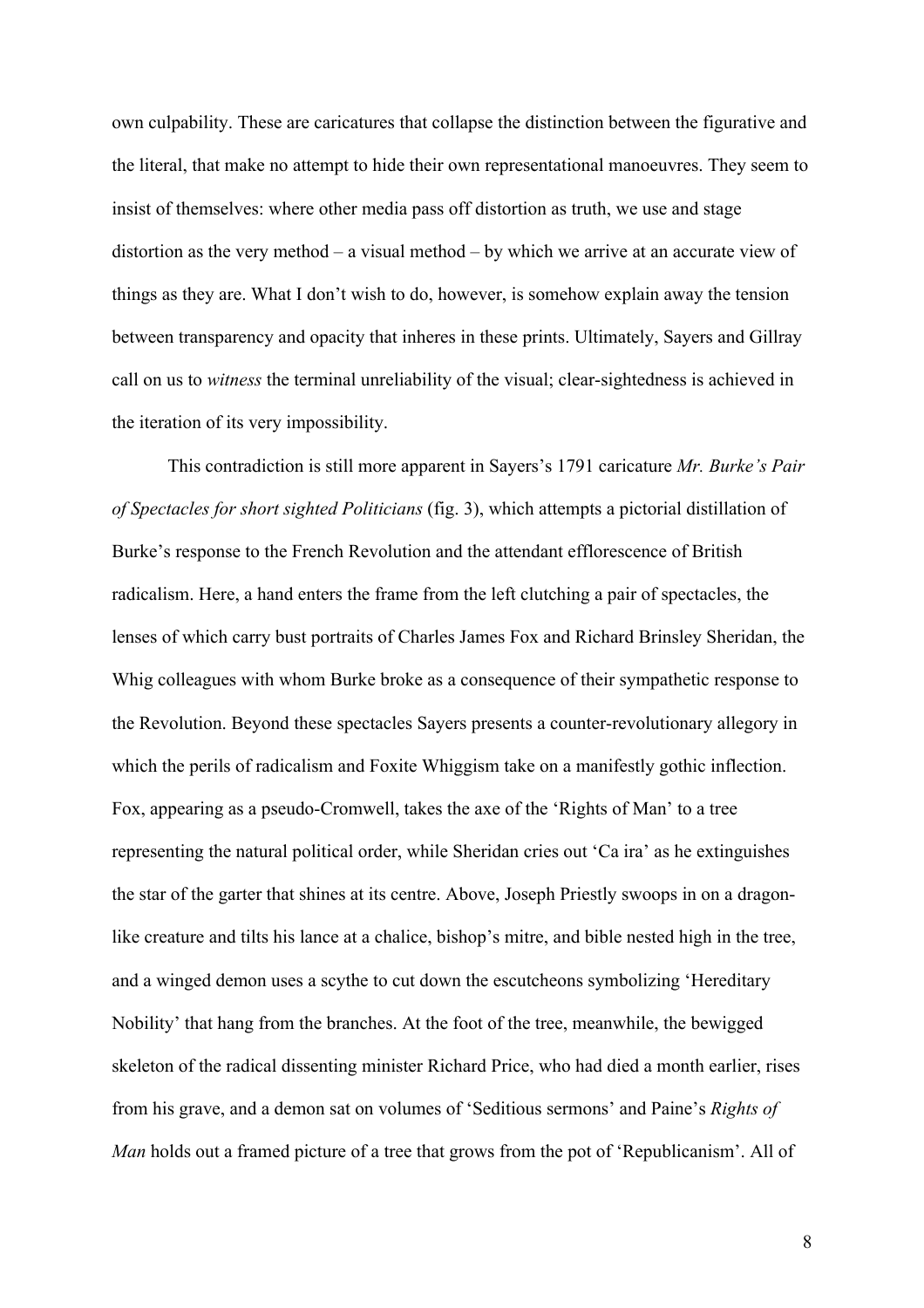this is watched by the Whig grandee the Duke of Portland who – sat stride part of the commemorative pillar that the Whig Club intended to erect at Runnymede – gazes on the scene before him with utter horror. This print is conventionally taken as offering an image of the Burkean worldview, the lurid contours of which generate an unquestionable degree of ambiguity, whether intentional or not. On the one hand, Sayers was a steadfast supporter of Pitt the Younger's ministry and had been rewarded for his loyalty with the sinecure of marshal of the court of exchequer; in contrast to 1788, he and Burke were now on the same side of the political question. On the other hand, as Thomas Pfau notes, the iconographical oversaturation of this print seems rather indicative of a paranoid hallucination than a sober analysis of political crisis.<sup>10</sup>

What interests me, though, is the specific valency of the spectacles in this caricature, for they are a motif in which two different and opposing tropological traditions collide. First, and more immediately, late eighteenth-century caricaturists repeatedly used Burke's spectacles as graphic shorthand for his myopic or eccentrically skewed reading of events. In William Dent's *Impeachment* (19 March 1786), for instance, beams of light labelled 'False Optics' emerge from Burke's bespectacled eyes as he looks down upon documents relating to Warren Hastings's conduct, while in *No Abatement* (31 May 1791), also by Dent, a frenzied, demonic Burke presents Hastings with a nightmarish vision of his supposed crimes and commands his 'Imp of Envy' to 'hold my Spectacles to his Eyes, that he may see as I do'.<sup>11</sup> In these prints – and the countless others that advance a similar critique – Burke's eyeglasses are a metonym for his peculiar state of mind. If seeing is knowing, then distorted vision is symptomatic of warped understanding. Yet *Mr. Burke's Pair of Spectacles* does something rather different with this trope. Here, *we* are being asked to look through Burke's eyeglasses, to see (and know) as he does. And, for all its overloaded concatenation of emblems, the scene we behold is surely being presented to us as a version of the truth, albeit one made known by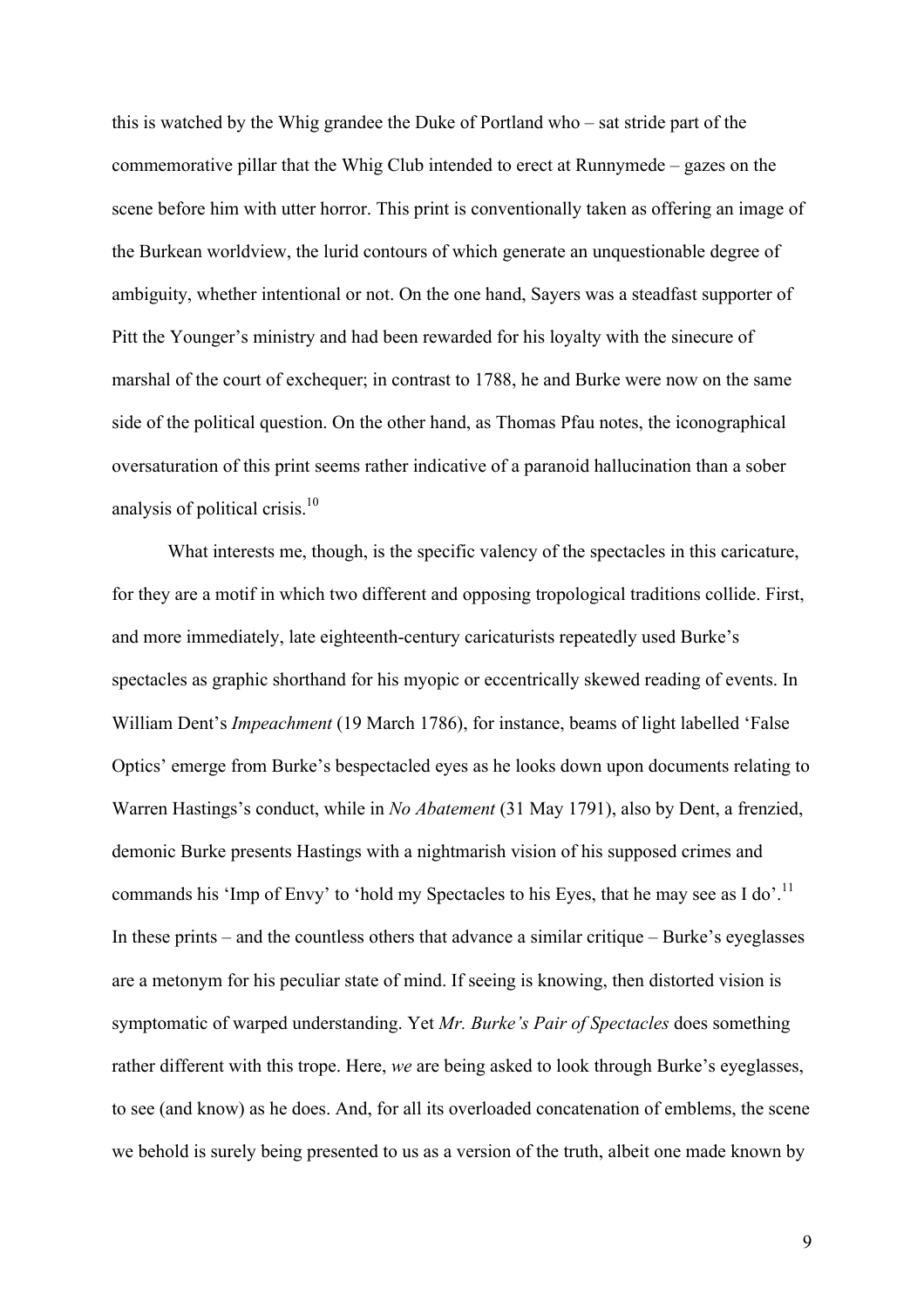means of allegory. We, Sayers's audience, are the 'short sighted' of the print's title. It is our vision that is in need of augmentation.

In this respect, Sayers draws on and reinvigorates a much older tradition of the polemic that titularly announces itself to the public as a much-needed pair of spectacles. We find this trope at least as far back as the 1650s, with *A Pair of Spectacles for the Purblinde Nation* (1659), an anonymous response to the removal from power of Richard Cromwell, and it was still current during the Regency Crisis, as can be seen in the title of the pro-Foxite pamphlet, *Alfred Unmasked; or, The New Cataline. Intended as a Pair of Spectacles for the Short-Sighted Politicians of 1789* (1789). In taking up this figure, in which spectacles stand for necessary ideological intervention and realignment, Sayers not only recuperates Burke's eyeglasses specifically as a signifier of efficacious sight – or of that which enables efficacious sight – but also, by extension, adopts spectacles as a cogent image of what his own satire is and does.

Sayers was not the only caricaturist of this period to visualize his own art in these optical terms. In the immediate years after his print both Robert Dighton's *A Pair of Spectacles Easily Seen Thro'* (2 March 1795) and Richard Newton's *Spectacles for Republicans* (24 November 1795) use spectacles as a binocular frame for the political scenes or personages they depict. But while all these prints boldly assert graphic satire's status as a technology of vision, Sayers alone does so in a way that draws special attention to the satirist's own agency. The spectacles in his print may be Burke's but – as the hand that enters from the left reminds us – it is Sayers himself who places them before our eyes. As in *Galante Show* and *Camera Obscura*, an optical device interposes between us and the political world (or some version of it), but this instrument is now wielded by the caricaturist not the politician and we are being asked to look *through* and not beyond or around it. On this reading, the print is no longer ambiguous on the terms identified by Pfau. His contention that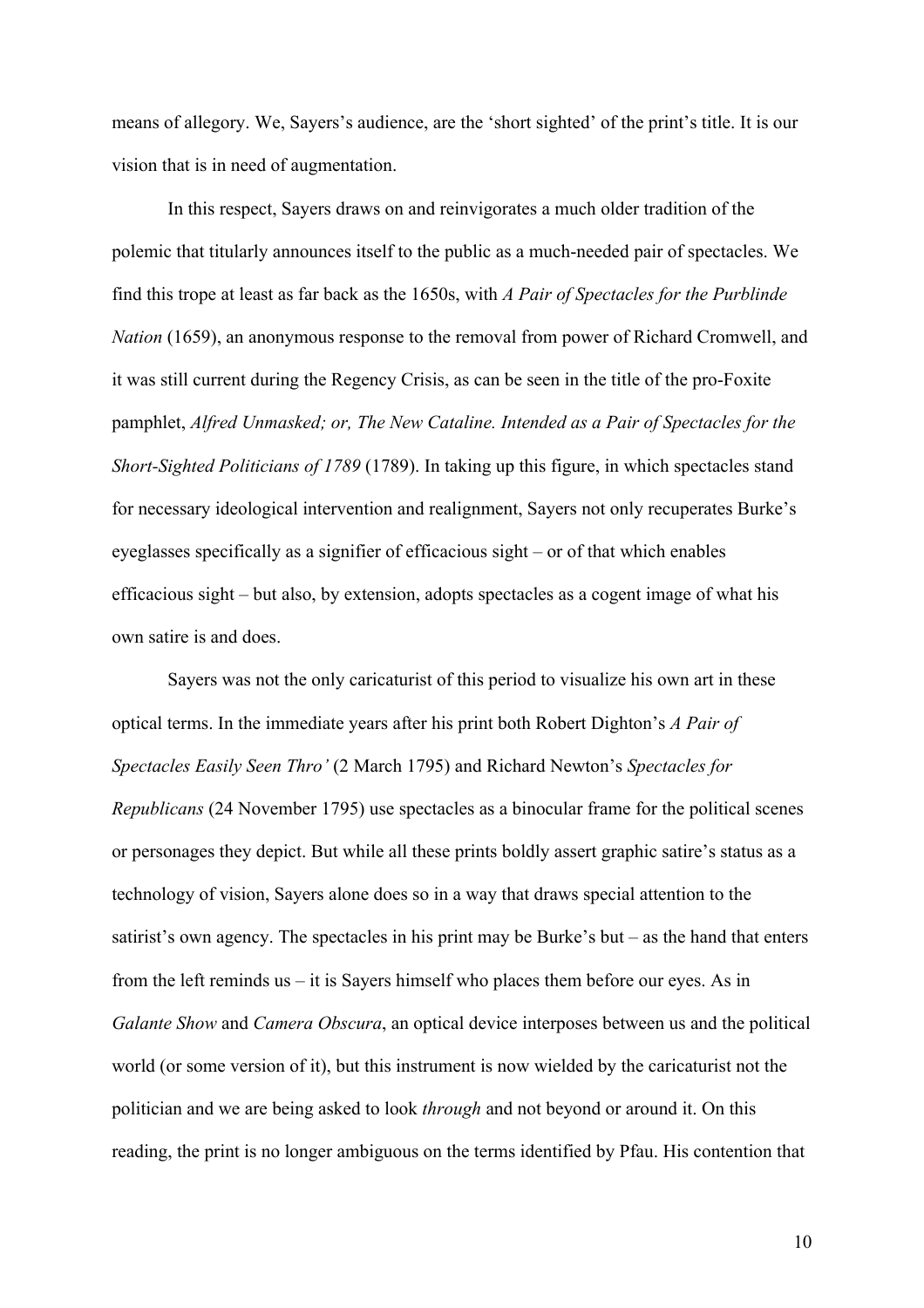Sayers allows us to glimpse Burke's 'uneven mental topography' presumes that allegory is an intrinsically unfit mode for representing the real, whereas for Sayers it is quite the opposite, as is evident in his caricature *Loyalty against Levelling* (15 December 1792)*,* which features a bright sun dispelling the dark clouds of Painite radicalism, a British lion, and a desiccated 'arbre de la Liberte'. Like *Mr. Burke's Pair of Spectacles*, as Karle Janke has recognized, this later print recalls the arboreal motifs (the oak of Britain, the tree of the constitution) that recur in the politico-satirical iconography of the seventeenth century.<sup>12</sup> Allegory, for Sayers, discloses a truth at which mimesis cannot get; once again, graphic satire uses the unreal to open our eyes to what's actually going on. As Sayers affirms in his Shakespearean epigram to *Burke's Pair of Spectacles* – 'naught shall makes us rue/ If England to itself do rest but true' – he shows us the truth that we, the public, might be true to ourselves.<sup>13</sup>

But this interpretation only replaces one ambiguity with another, for the spectacles that Sayers puts before his contemporaries in order to rectify their short sightedness are entirely opaque. Their darkened lenses, filled with the portraits of Burke's adversaries, cannot be seen through; Burke is seemingly blinkered by his obsessive concern with the supposed political threat posed by his erstwhile parliamentary colleagues. To be sure, the danger here is that we take literally a print that works in far from literal ways but it's nonetheless important that the eyeglasses, the motif upon which this caricature pivots, are unable to perform their proper function. I'd argue that the print's confused signalling of revelation and obfuscation is symptomatic of Sayers's efforts to overlay the trope of Burke's spectacles with that of satire or polemic as optical correction. The first regards instrument-enabled perception as suspect and even unnatural, while the second posits it as the requisite antidote to the inherent unreliability of unaided vision. Far more than in *Galante Show*, Sayers's *Mr. Burke's Pair of Spectacles* struggles to uphold the notion of satire's 'piercing eye'. Seeing and knowing don't seem to align. But then the same is true of Burke's *Reflections on the Revolution in France*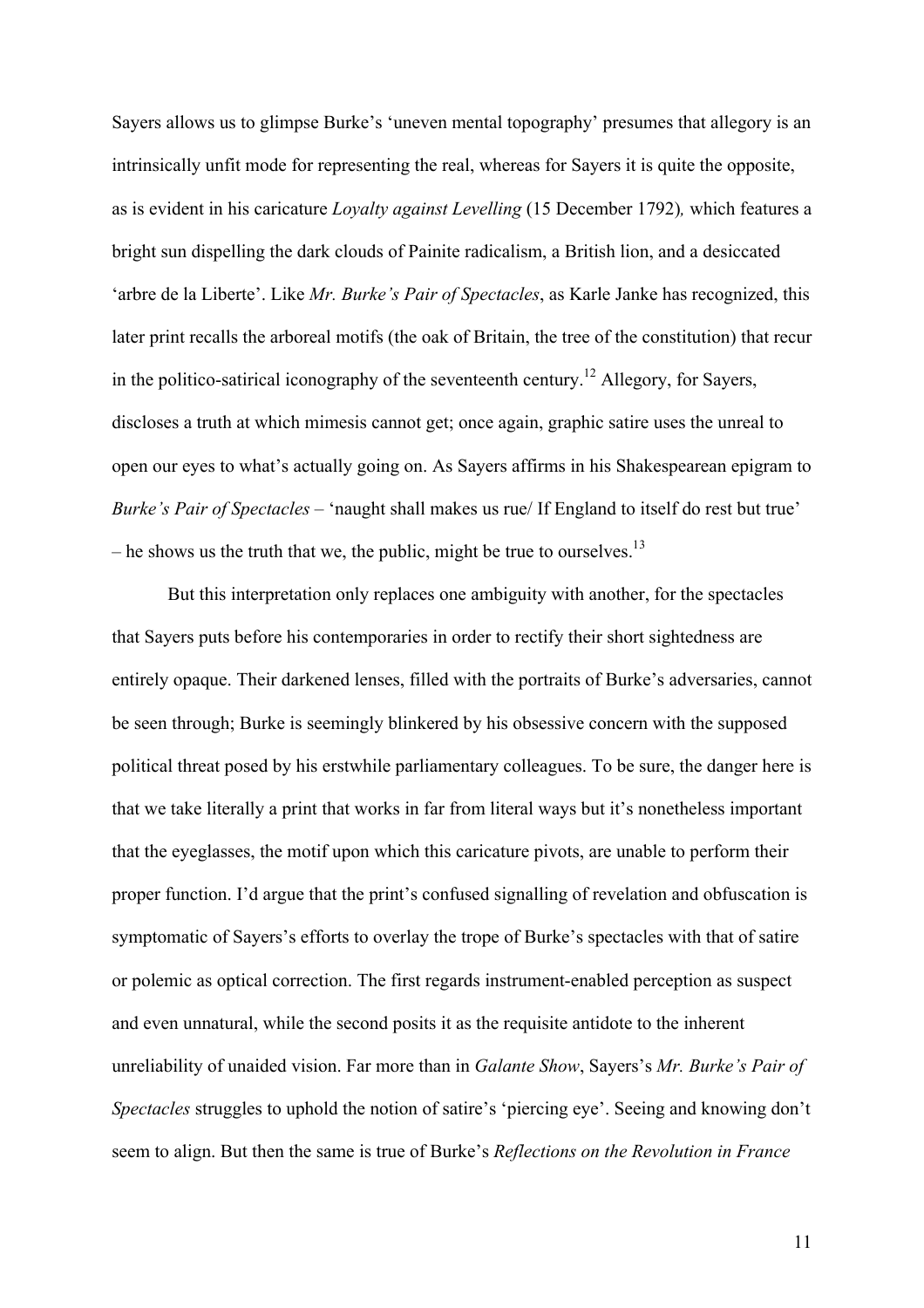(1790), which is at once passionately committed to defending 'pleasing allusions' against a 'new conquering empire of light and reason' that would dissolve them, and also immersed in the Enlightenment's visual epistemology, with Burke asking us to 'turn our eyes' on the 'ruins of France' and claiming that the horrors there have 'opened' the eyes of British people to the unsavoury truth of revolutionary promise.<sup>14</sup> If we register a crisis of faith in the visual in *Mr. Burke's Pair of Spectacles* then this might well be seen to underlie the larger project of Burkean conservatism with which Sayers here allies himself.

### **Print, power, and the artificial eye**

To this point I've attended and applied critical pressure to eighteenth-century graphic satire's self-image as a lens through which we, the public, must look in order to perceive the political clearly and accurately; a lens, moreover, that paradoxically functions by using distortion and allegory to reveal things as they are. It is a self-image, I've suggested, that elicits the form's powerful and highly vexed sense of (its own) visuality, and also one that bespeaks graphic satire's deep interest in exploring – and staging – the mechanisms of mediation. To this extent, my analysis has tacitly been predicated on the distinction between the human eye itself and the apparatus that aids or adjusts the eye's operation, but this distinction does not fully hold in the Enlightenment. The period's theorists of vision in fact habitually posited the eye as an autonomous instrument, and in doing so they effaced the boundaries between the natural and the technological. As Jonathan Crary has shown, the entrenchment of this discourse of the 'disembodied cyclopean eye' is most apparent in the commonplace analogy between the eye and the camera obscura rehearsed by the likes of Decartes, in his *La Dioptrique* (1637), and Locke, in his *Essay*. <sup>15</sup> So pervasive is this comparison, Crary notes, that the difference between optical metaphor and optical apparatus often ceased to be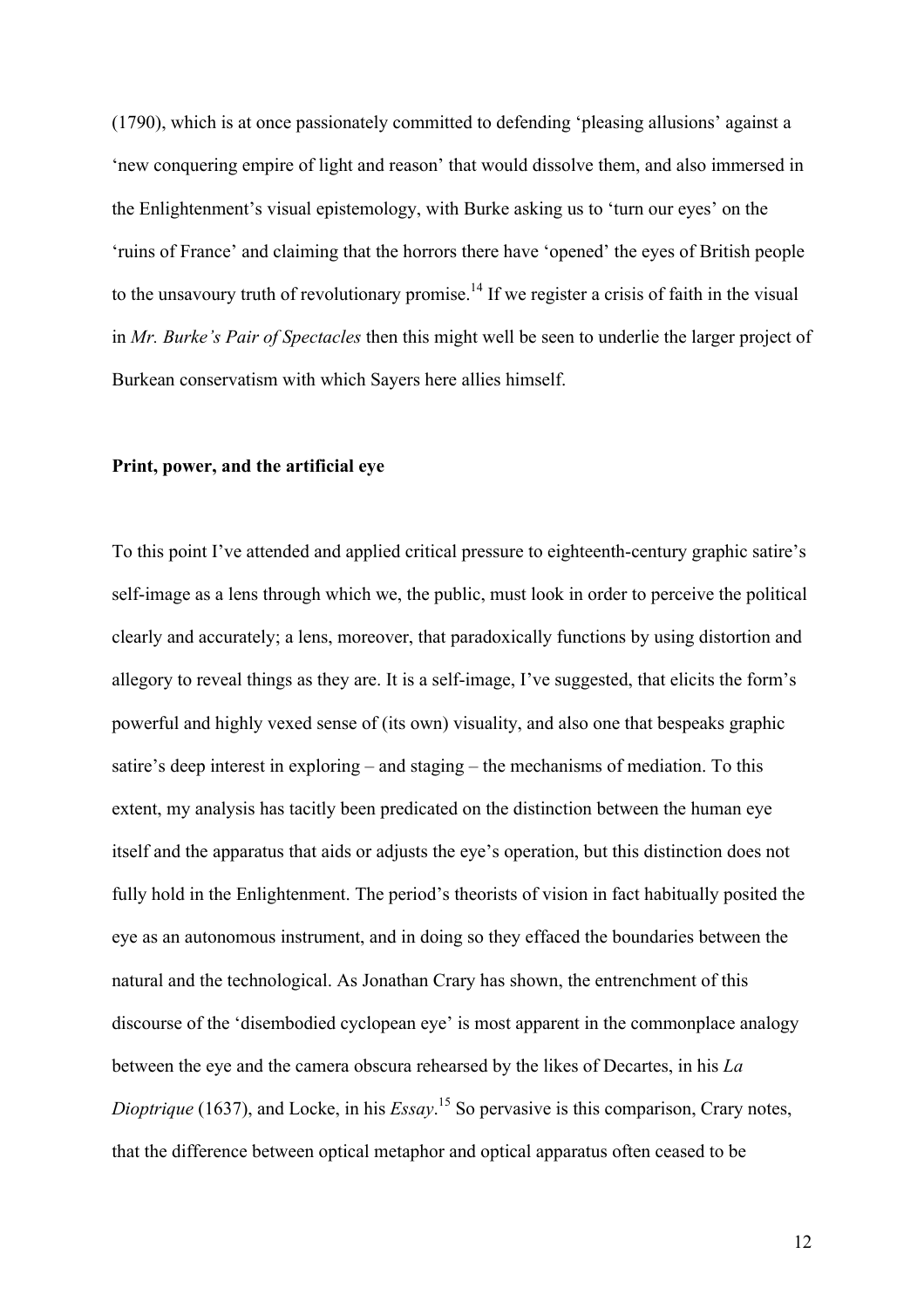meaningful. Eighteenth-century treatises on the eye written by opticians and apparatus makers thus extol the benefits of spectacles not simply by invoking the camera obscura model of vision but by explicitly emphasizing the interchangability of real and prosthetic eyes. James Ayscough's *A Short Account of the Eye* (1752), for instance, compares the eye 'as an Optical Instrument' to 'one of human Invention', while George Adams goes further still in his *Essay on Vision* (1789) by offering an extended description of 'an artificial eye' (fig. 4) as mean of elaborating the 'optical effects of vision'. In such accounts, which take for granted the Cartesian separation of mind and body – 'this Instrument performs all these Things of itself, from the Nature of its Formation, without any Direction or Assistance from the Mind', writes Ayscough – the eye is something automatic and mechanical, and its operations are quite independent of the seeing subject, with her capacity for understanding and judgment.<sup>16</sup>

As Martin Jay observes, this notion of the disembodied eye is central to 'modern science and Albertian art', and I would add that it's equally important to Enlightenment satire.<sup>17</sup> The prints by Sayers and Gillray we've considered regard themselves as the 'eyes' through which we must look. Graphic satire sees so that we may come to know. At the same time, however, these prints are freighted with anxiety that the images we receive through either the lens of the eye or the manufactured lenses designed to correct or augment vision are not to be trusted. In *Mr. Burke's Pair of Spectacles* the efficacy of graphic satire's 'eye' is heralded and cast into doubt in the same gesture. In a form that inexorably reads the corporeal as an index of the moral and mental it's hardly surprising that the idea and ideal of the eye as an autonomous instrument of vision, one removed from the realities of the body, is undermined in its very articulation. But this isn't always the case. While we might reasonably expect such jostling of avowal and disavowal to become ever more acute as the eighteenth century gave way to the nineteenth, the collaboration between William Hone and George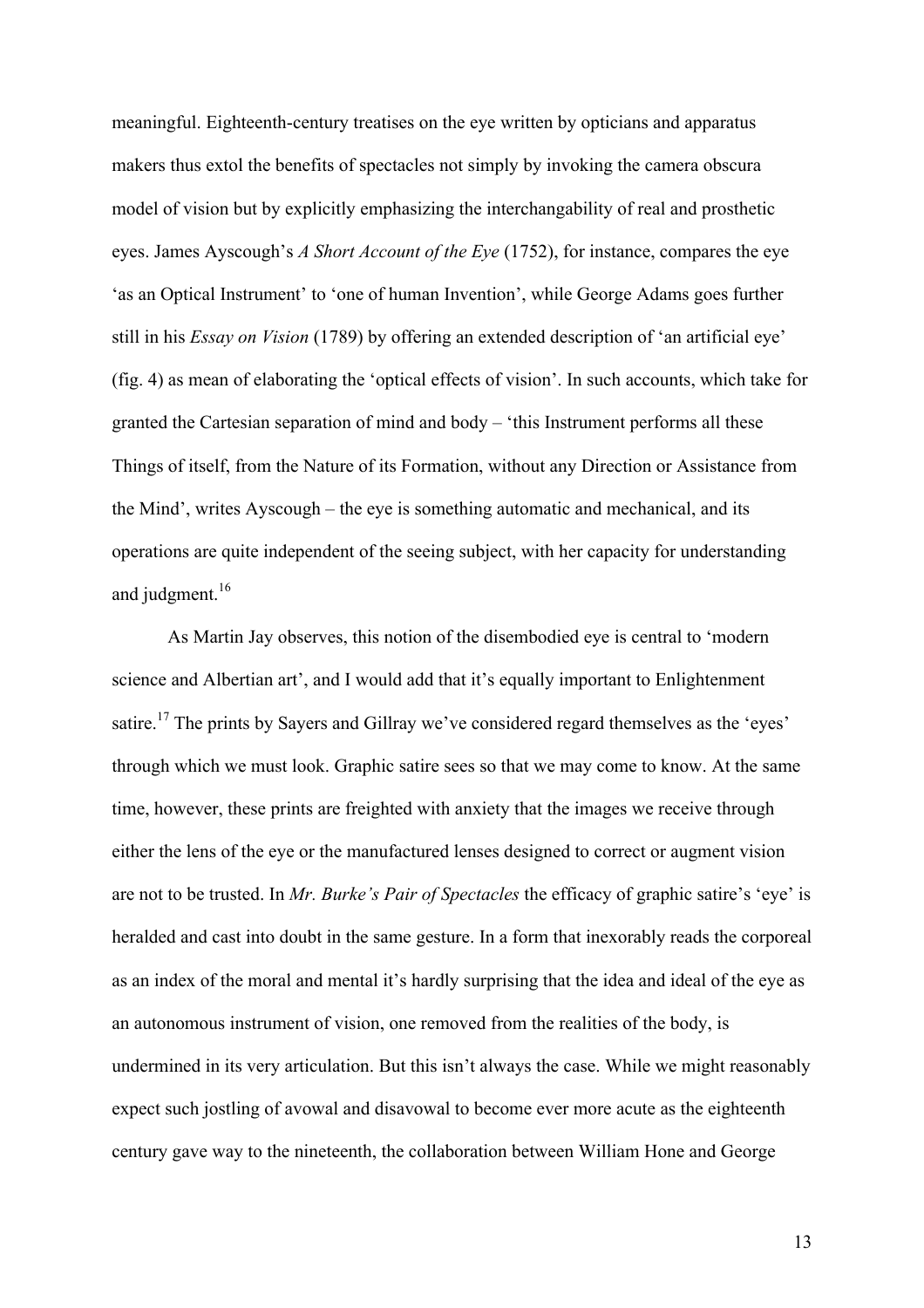Cruikshank at the beginning of the 1820s rather produces the period's most emphatic and untroubled enunciation of graphic satire as an artificial eye.

In one of Cruikshank's illustrations (fig. 5) to Hone's satirical pamphlet *The Queen's Matrimonial Ladder* (1820) – which takes George IV to task for his efforts to divorce his estranged consort, Caroline of Brunswick – the king is shown as a dandy-cum-Guy Fawkes who is being led by a decrepit Cupid towards a doorway, beyond which lies the bag of evidence amassed to support the charges of adultery brought against the queen. The implication, of course, is that the king will set this material alight, thereby destroying Caroline, who inhabits the room above and who watches George through a window. But she is not the only one who sees what the monarch is up to, for a large eye – which encloses a printing press – looks down from the night sky, its gaze directing a beam of light upon the king, whose actions are thereby exposed.<sup>18</sup> And less than a year later, Hone and Cruikshank returned to this ocular emblem at the climax of their satire *The Political Showman—At Home!* (fig. 6), where the eponymous narrator signs off by pledging that the political beasts of his menagerie 'are *under my control*, and cannot take a step beyond the reach of MY EYE'.<sup>19</sup> Immediately beneath these final two words, which are typographically enlarged and centred, a wood engraving by Cruikshank shows a giant disembodied eye – once again encompassing a Stanhope press – that looms over a tangled heap of desperate and resentful ministers who have been thrown back by the light radiating from it.

What is remarkable about these two images is the confidence and certitude with which Hone and Cruikshank marshal the eye as a figure for the efficacy of their own satirical enterprise. In contrast to the caricatural responses to the Hastings Trial and French Revolution that we've considered, the gaze here realizes a supreme transparency. Nothing remains concealed or unclear; everything is visible and the protocols of this visibility are to be trusted entirely. This is because Cruikshank appropriates and secularizes the longstanding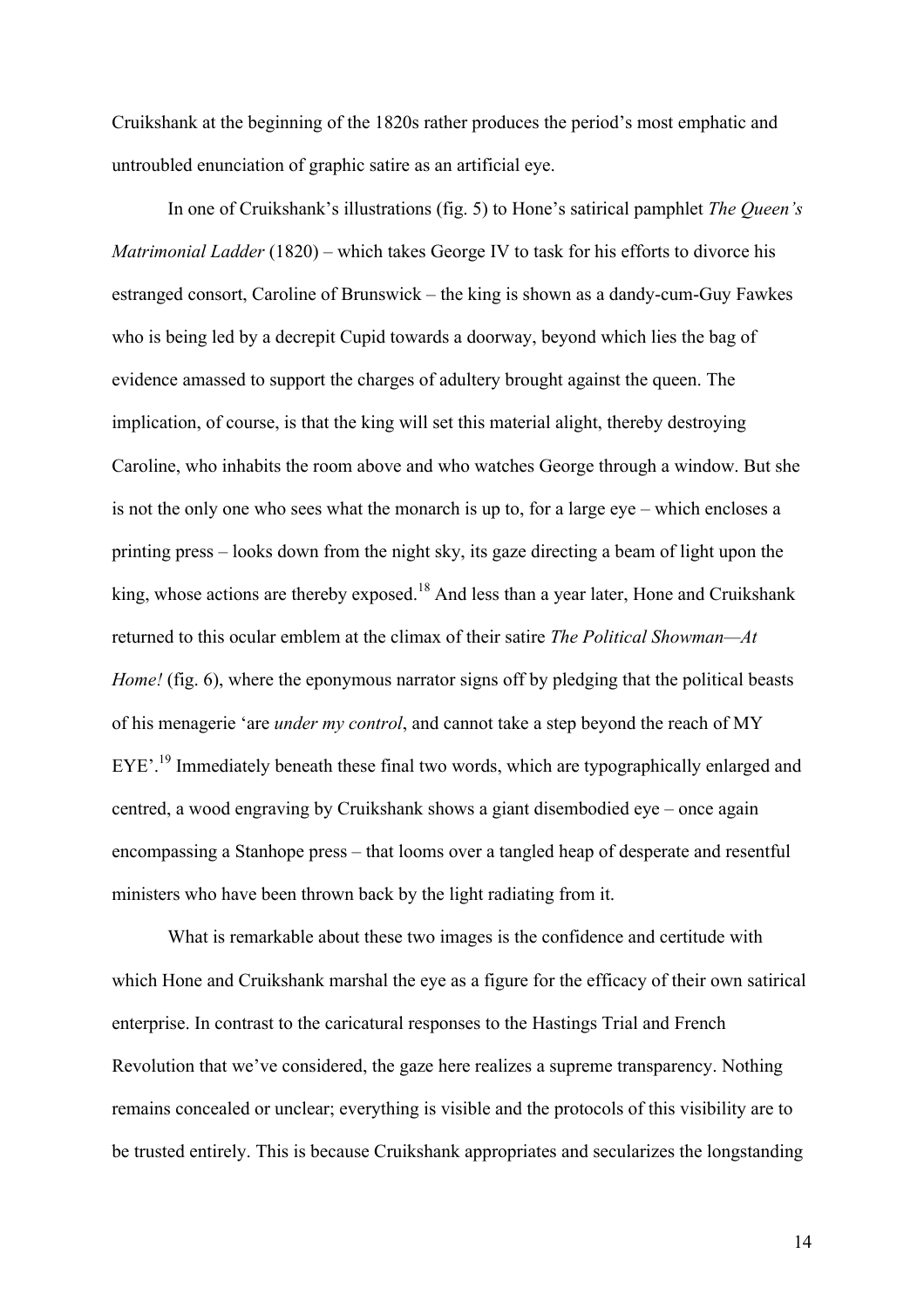motif of the eye of God. As Marcus Wood has noted, the illustration for *The Queen's Matrimonial Ladder* specifically adapts Samuel Ward's 1621 print *The Double Deliveraunce*, which depicts the providential eye sending out a ray of light that descends upon and illuminates Guy Fawkes just as he prepares to blow up parliament.<sup>20</sup> This scene of divine surveillance recurs in various prints of the Gunpowder Treason throughout the seventeenth and eighteenth century, and in the first decade of the nineteenth it was openly parodied by Gillray and Sayers in caricatures of statesmen known to favour Catholic emancipation.<sup>21</sup> However, where those earlier satirical appropriations ironize the very motif they take up – substituting for the eye of God the eye of the poor-sighted George III, who still has need of a spyglass in order to see properly – Cruikshank's reworking of it in *The Queen's Matrimonial Ladder* is marked by a striking sincerity. 'As yon bright orb, that vivifies our ball,/ Sees through our system, and illumines all,' read the verses accompanying the image: 'So, sees and shines, our Moral Sun, The Press,/ Alike to vivify the mind, and bless'. This is a familiar conceit, of course, and it takes us back to the lines from *The Fallen Candidate* with which we began, though where in that poem the eye of satire assists the eye of providence, here there is no all-seeing eye other than that of the press. This conscription of a manifestly Christian symbol in the service of Enlightenment political idealism has obvious precedents (as Hone and Cruikshank must surely have known) in the Great Seal of the United States (1782) and Jean-Jacques-François Le Barbier's famous pictorial rendering of the Declaration of the Rights of Man (1789), both of which give prominent place to the eye of God.<sup>22</sup> Yet, even accounting for these recent iconographical accommodations, Hone's and Cruikshank's overwriting of the theological with the technological is unusual.

Nor is this just a question of witnessing. In the closing image of *The Political Showman* the omnivoyant eye of the press not only perceives and exposes corruption and injustice; its gaze actively disciplines those in power. The epigraph from *Othello –* 'I'll watch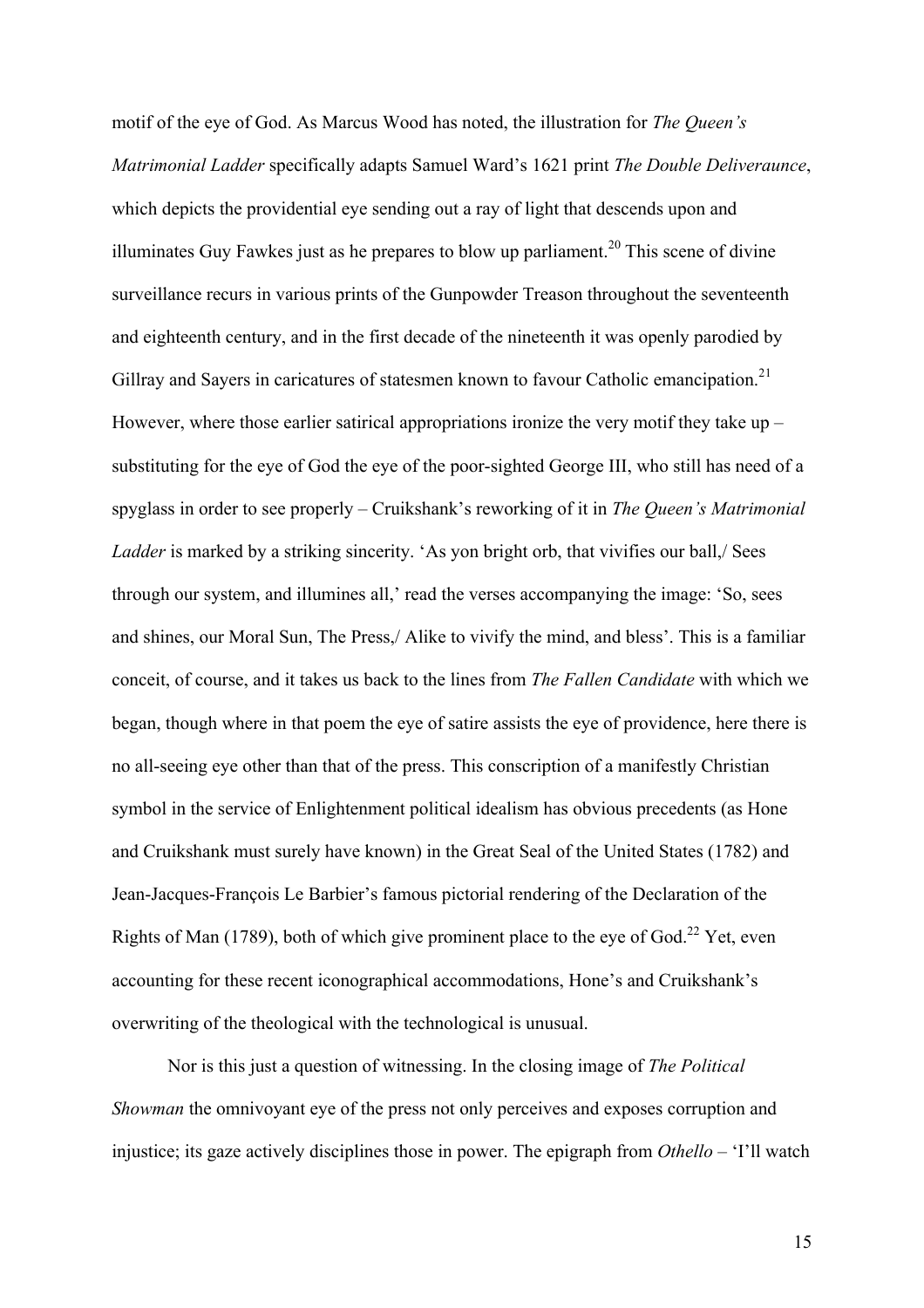them *tame*' – makes this clear: the eye does not behold an action in this line; it performs that action. To watch *is* to tame. Vision is here extamissive. The eye actively exerts control over and modifies the noumenal environment it apprehends. Admittedly, this is a figure for the political efficacy of print rather than satire; it is print that sees, exposes, and repels the government. But such a distinction cannot finally be made in the case of Hone's collaborations with Cruikshank, for the invention of the iron Stanhope Press, which enabled faster and cheaper printing after its introduction around 1800, was a precondition for the specific kind of low-cost multimedial pamphlet satire that they practised together. Cruikshank's eye of the press is thus more specifically the eye of radical print satire, and of radical *graphic* satire, for the absolute emphasis on visuality in these two scenes only makes sense within the discursive and material contexts of Hone's and Cruikshank's intricate enmeshing of text and image. Moreover, in *The Double Deliveraunce* the shaft of light that the eye of providence directs towards Fawkes is inscribed 'Video rideo – *I See and Smile*'. In working upon this symbolism, Hone and Cruikshank recognize that the look of omnivoyance is also a look of satirical laughter, for in exposing corruption it perforce renders risible the naivety of those who believe their vices and crimes to go undetected. In *The Political Showman* the eye of the press 'tames' ministers, placemen, bishops, and kings so far as it ridicules them.

But this apotheosis of print-satirical vision comes at a cost. The second of Cruikshank's illustrations celebrates print's inauguration of a public sphere of hypervisibility in which nothing and no one remains hidden. All is exposed, out in the open, seeable; there is no privacy. It is the very metaphor of Enlightenment carried to an extreme. For all that we might regard this insistence on the power of print, and of printed satire, as no more than a fantasy of the disenchanted, it nonetheless claims to replace one regime – that of a self-interested and oppressive political hierarchy – with another: that of the universal gaze of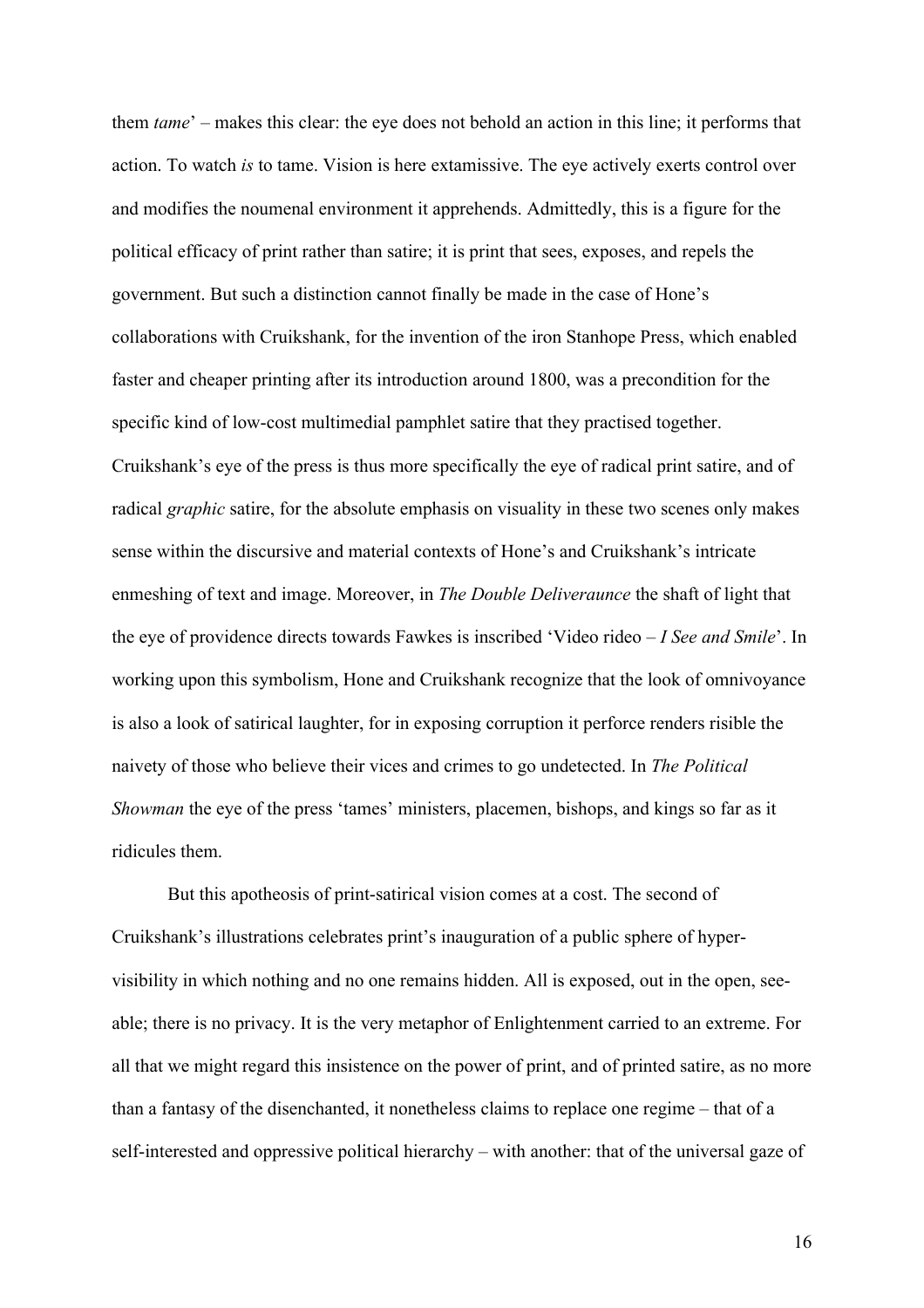press surveillance, which monitors and, so we're told here, *governs* the political system in its entirety. Hone and Cruikshank trade one form of power for another and, not least in their use of an overtly disciplinary grammar, they imagine the press in terms highly resonant of Jeremy Bentham's panopticon, which was grounded, as Foucault has understood it, on a conception of visibility 'organized completely around a dominating and observing gaze'. Bentham's influence, Foucault contends, lay in his creation of a 'formula, applicable in a wide variety of domains, for a form of "power through transparency," a subjugation through a process of "illumination"<sup>23</sup> Cruikshank's caricature applies exactly this formula to print satire. Imagining that everything and everyone is subjected to print's scrutinizing gaze in the name of truth, it proposes the absolutism of the eye.

Hone was fond of Francis Bacon's dictum 'Knowledge is Power', which he quotes early in *The Political Showman* as well as elsewhere. Without question, he and Cruikshank offer the eye of the printing press as a symbol and catalyst of radical democracy; for them, print enables all to know (for, once more, seeing is knowing). But in the figure of the allseeing eye, this knowingness seems less to be democratically diffused than to be peculiarly displaced; everyone is *no one*. This is not the gaze of a God or a king; nor is it the look of the satirist. The artificial eye has now taken over. The human agency to which Sayers gives such prominence in the hand that intervenes in *Mr. Burke's Pair of Spectacles* – the hand that reminds us of the caricaturist's presence and intentions – is absent here. Indeed, *The Political Showman* is in essence an it-narrative: it opens with Cruikshank's image of an anthropomorphized Stanhope press, and it is the voice of this sentient object that guides us through the 'cabinet of curiosities' that follows. Given the Liverpool government's attempt to prosecute Hone for libel in 1817, we might well regard this transferal of agency from the person to the thing as a strategic ploy, a necessary vanishing act on the part of the radical satirist. Yet to acknowledge such legal exigencies is in no way to temper the strident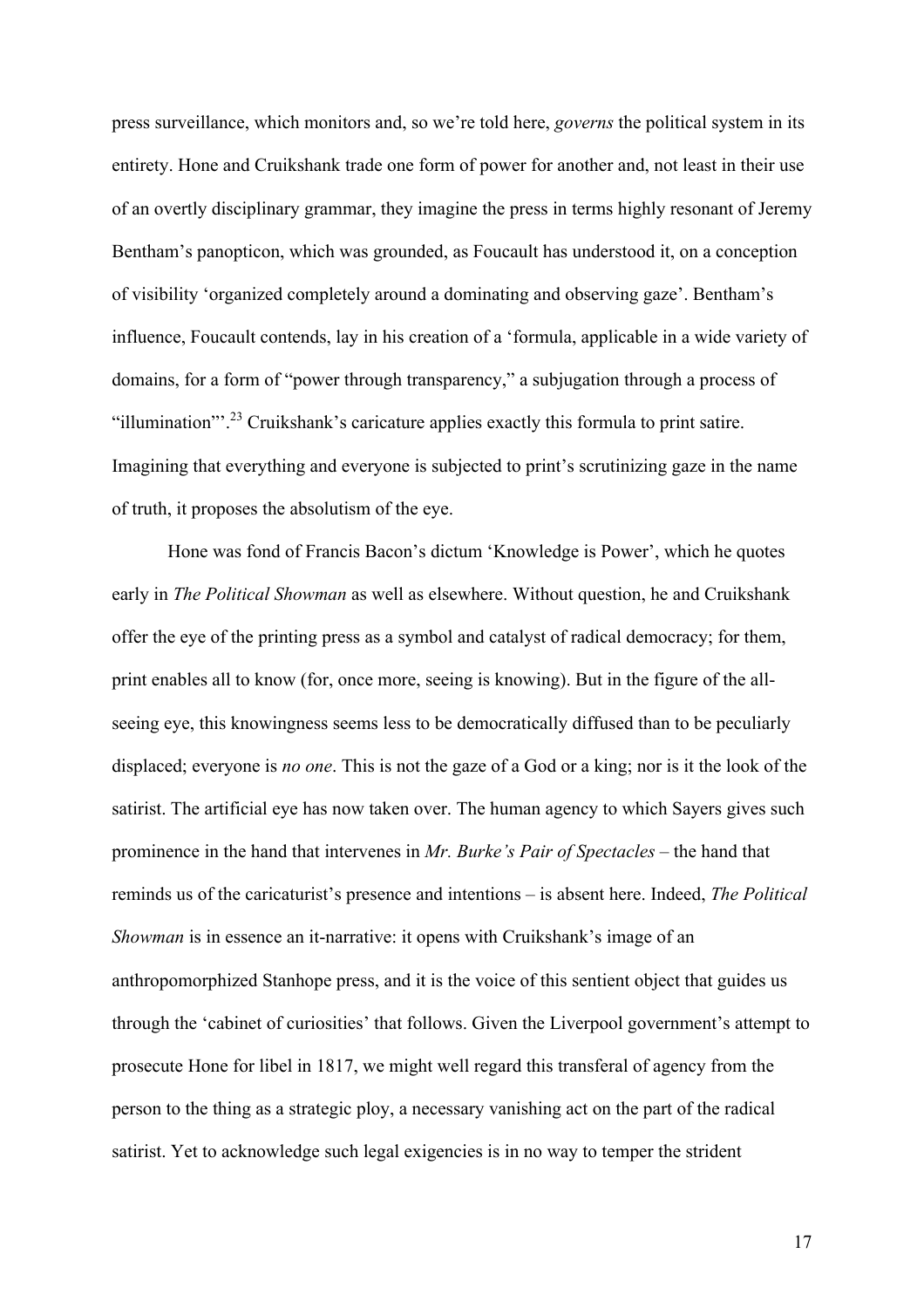enthusiasm with which this pamphlet acclaims the paper of its own printed pages as a political hero – and an ultimate authority. Christina Lupton argues that it-narratives offer one manifestation of a broader literary 'culture of self-consciousness' in the eighteenth century in which texts reinforced 'a human willingness to perceive objects, and to perceive media in particular, as being beyond human control'.<sup>24</sup> The artificial eye of Hone's and Cruikshank's satire offers a further articulation of this Enlightenment technodeterminism. The autonomy of the satirical eye, which is here synonymous with the autonomy of the medium of print, finally comes at the expense of human agency. The eye of the press is all-powerful *because* it is artificial. Hone and Cruikshank fashion a call to see and know that paradoxically attenuates its readers' sense of their own capacity to see or know.

However, the story does not quite end here, for just a month later the loyalist printseller George Humphrey published a parody of this image, entitled *All My Eye* (fig. 7). In this caricature an eye closely modelled on the one in *The Political Showman* fills the whole frame, but in contrast to the original engraving it is not shown to be looking at anyone; rather it stares directly out of the pictorial field. Certainly, we might read this satiric gesture as enacting a kind of confrontation, as imagining the eye of the loyalist that returns, and reverses, the gaze of the radical – and in doing so proffers the derisive scepticism expressed in the print's title, which twists Hone's words into a colloquialism meaning 'Utter nonsense'. But the caricature is much more coherent if we instead take its eye to be an ironic and, importantly, microscopic rendering of the same eye of the press imagined by Hone and Cruikshank. On this reading, the parody is not about the politics of looking back; rather it asks us to attend more closely to the climatic motif of *The Political Showman*, a wish articulated in the statement: 'See Hone's eulogium on the Radical Press'. This is less a citation than a specific injunction to the viewer: *see*, look carefully at the eye before you. Those who do so will note that it encloses not just a printing press but also a laurelled portrait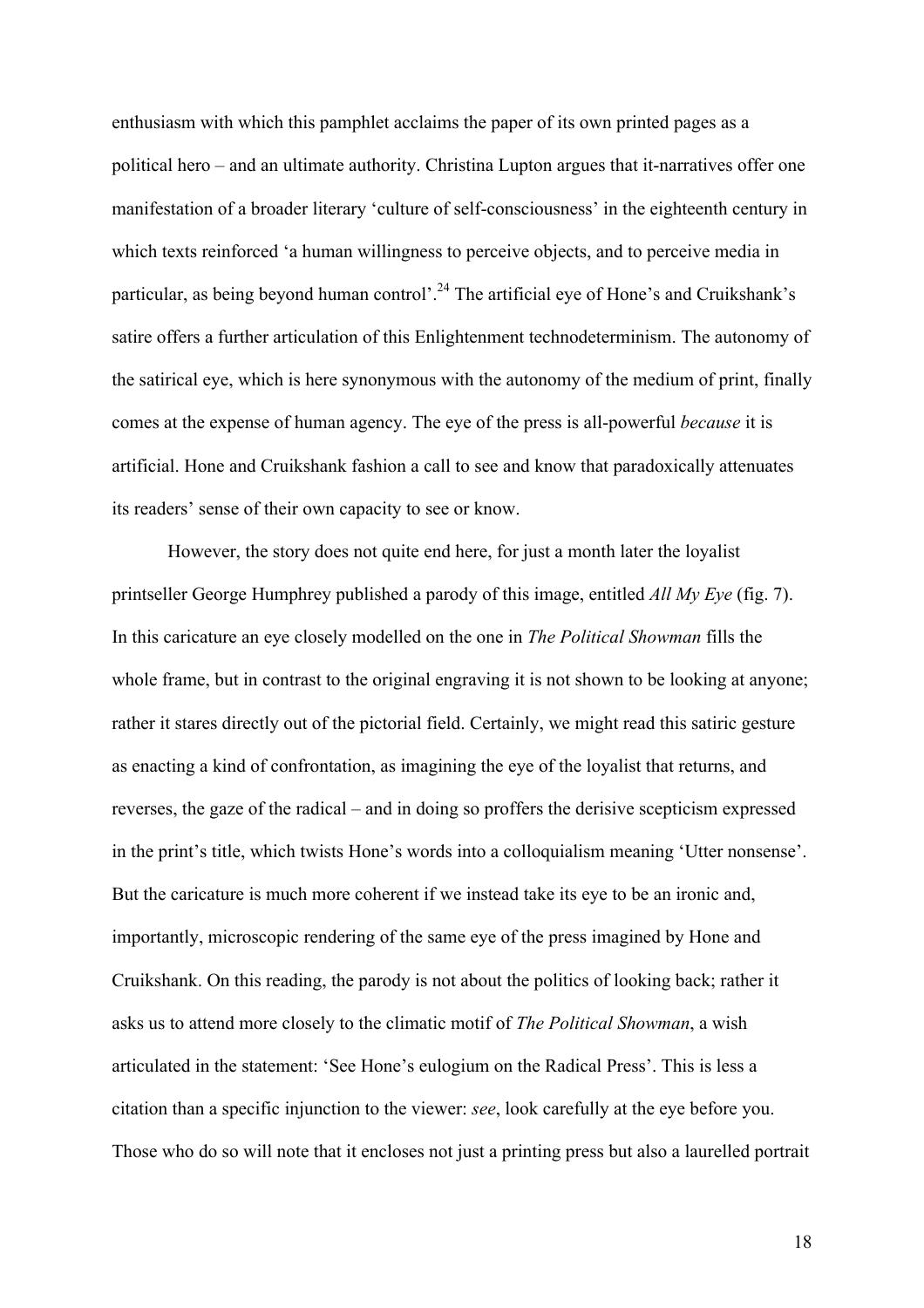of Queen Caroline. This image within the eye in fact doubles the parody here for it mimics the transparency, 'The Triumph of the Press', that Hone first exhibited at his premises in celebration of the royal divorce bill's withdrawal in November 1820 and then reproduced across a full page of *The Political Showman*. Only the figure of Liberty, who in Hone's original transparency stands before the printing press proudly holding the queen's picture, is now conspicuously missing. To gaze into this eye is to see not a righteously victorious press but merely a biased, even sentimental one; a press defined by its mania for an out-of-favour queen.

In other words, this caricature returns the autonomous eye of printed political satire to the realm of subjectivity, to what it regards as the inescapable reality of human obsessions, resentments, and prejudices. It plucks the eye from the heavens and returns it to the body, with the colouring around this eye unmistakably mimicking the tones of skin. And it's significant, too, that the print in some manner name checks both Hone and Cruikshank: it exhorts us to 'See *Hone's* eulogium', and, more remarkably, it tells us, in its signature line in the bottom left corner, that it is etched by none other than George Cruikshank's older brother, Isaac Robert. The anonymity enacted in *The Political Showman*'s ceding of cultural agency to the technological is overturned. Vision is here personal, particular, and – most crucially – unreliable; to suggest that it can be otherwise is, *All My Eye*'s caustic title suggests, a mere fantasy. Restoring the self-critique of satiric visuality that we traced in prints of the 1780s and '90s, this loyalist parody argues visually for the limits of the visual. It responds to the claim that the press might be all seeing and satire all enlightening by insisting that sight is an all-too human sense and, at best, an unstable metaphor on which to depend.

<sup>&</sup>lt;sup>1</sup> *The Fallen Candidates, A Poem. Address'd to the Citizens to the Bristol* (Bristol, 1780), 15.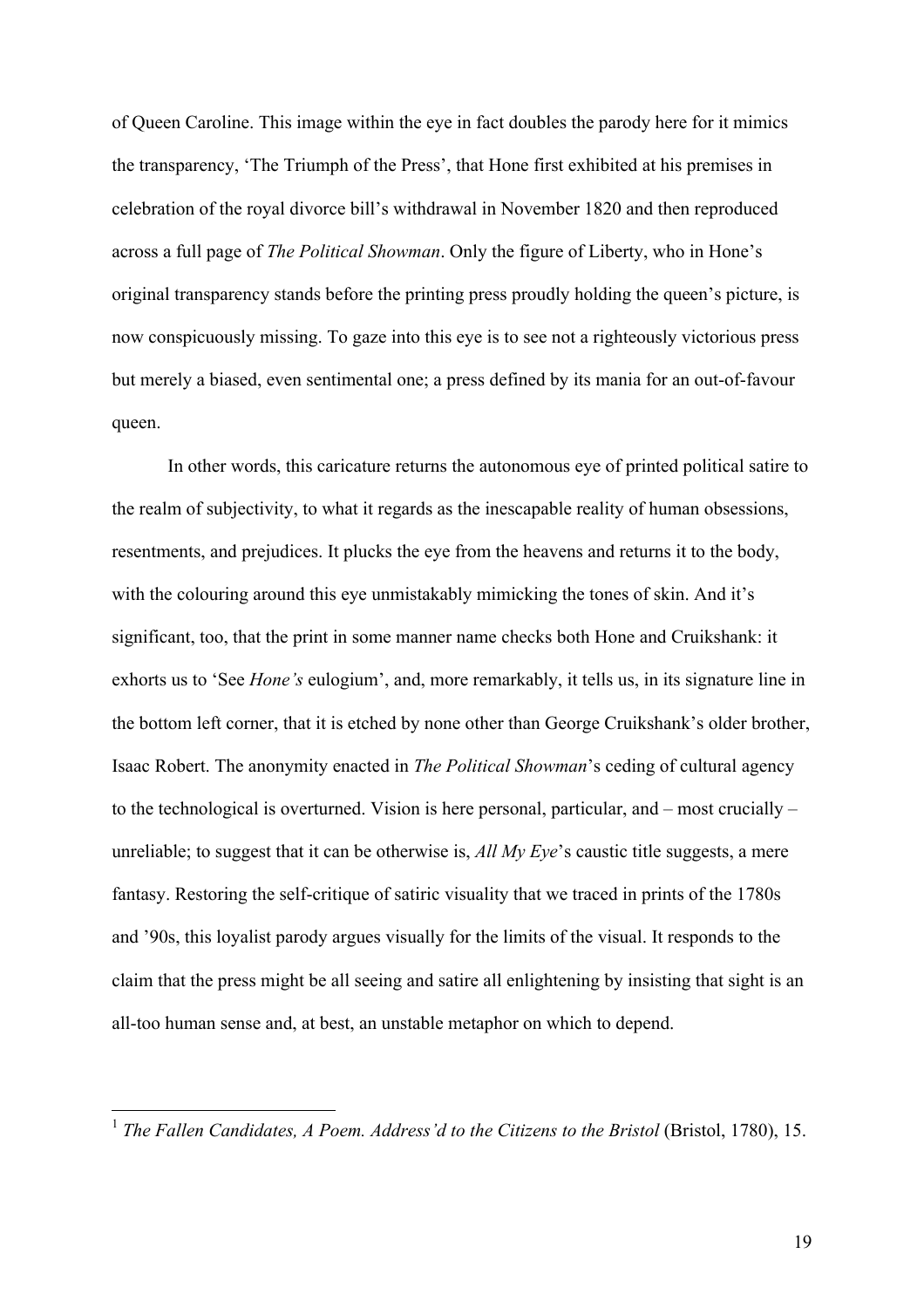2 See especially Elizabeth C. Mansfield and Kelly Malone (ed.), *Seeing Satire in the Eighteenth Century* (Oxford: Voltaire Foundation, 2013).

<sup>3</sup> John Locke, *An Essay Concerning Human Understanding*, ed. Peter H. Nidditch (Oxford: Clarendon Press, 1975), 43.

<sup>4</sup> Jonathan Swift, *A Tale of a Tub: To which is added The Battle of the Books and the Mechanical Operations of the Spirit*, ed. A. C. Guthkelch and David Nichol Smith, 2nd edn (Oxford: Oxford University Press, 1958), 215.

<sup>5</sup> Katherine Mannheimer, *Print, Visuality, and Gender in Eighteenth-Century Satire: "The Scope of Ev'ry Page"* (New York and London: Routledge, 2011).

<sup>6</sup> Peter de Bolla, *The Education of the Eye: Painting, Landscape, and Architecture in Eighteenth-Century Britain* (Stanford, CA: Stanford University Press, 2003), 2.

<sup>7</sup> On Rowlandson's satires of connoisseurship see Joseph Monteyne, *From Still Life to the Screen: Print Culture, Display, and the Materiality of the Image in Eighteenth-Century London* (New Haven and London: Yale University Press, 2013), 79-85.

<sup>8</sup> Finbarr Barry Flood, 'Correct Delineations and Promiscuous Outlines: Envisioning India at the Trial of Warren Hastings', *Art History*, 29:1 (2006), 47-78; Daniel O'Quinn, *Staging Governance: Theatrical Imperialism in London, 1770-1800* (Baltimore: John Hopkins University Press 2005), 194-9; and Monteyne, *From Still Life to the Screen*, 193-6. <sup>9</sup> W. J. T. Mitchell, *Picture Theory: Essays on Verbal and Visual Representation* (Chicago

and London: University of Chicago Press, 1994), 48.

<sup>10</sup> Thomas Pfau, 'Paranoia Historicized: Legal Fantasy, Social Change, and Satiric Meta-Commentary in the 1794 Treason Trials', in *Romanticism, Radicalism, and the Press*, ed. Stephen C. Behrendt (Detroit: Wayne State University Press, 1997), 30-64 (50).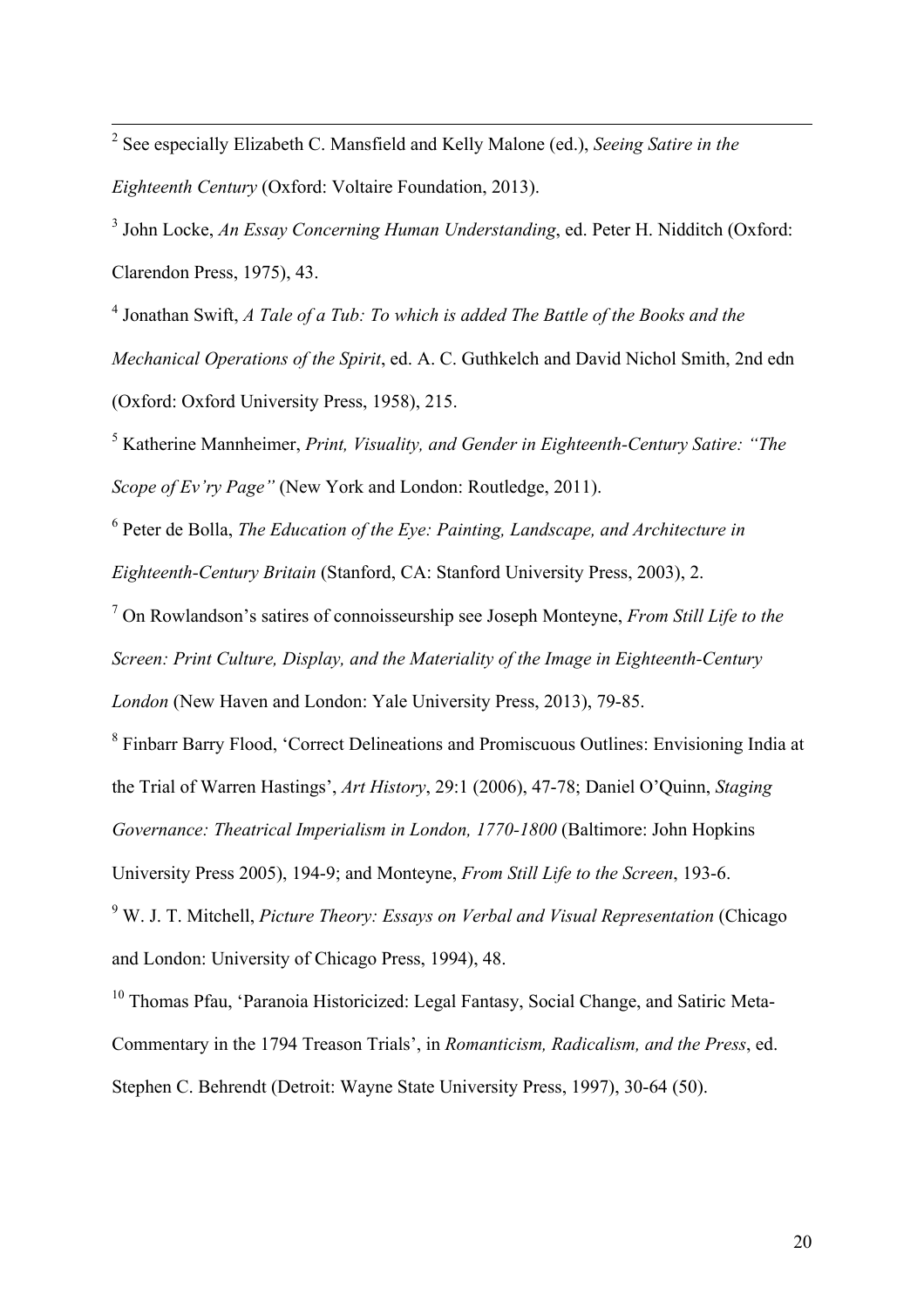$11$  For more on caricaturist's use of Burke's spectacles as a motif see Nicholas K. Robinson, *Edmund Burke: A Life in Caricature* (New Haven and London: Yale University Press, 1996), 8, 32, 63, 83, 111, 152.

<sup>12</sup> Karle Janke, "Counter Image, Anathema, Vision of Terror: Republic and Popular Rule in English Caricature of the Eighteenth Century," in *Loyal Subversion: Caricatures from the Personal Union between England and Hanover (1714-1837)*, ed. Anorthe Kremers and Elisabeth Reich (Göttingen: Vandenhoeck & Ruprecht, 2014), 92-121 (108).

<sup>13</sup> William Shakespeare, *King John*, 5.7.117-8, in *The Oxford Shakespeare: The Complete Works*, ed. Stanley Wells and Gary Taylor, 2nd edn (Oxford: Oxford University Press, 2005). <sup>14</sup> Edmund Burke, *Revolutionary Writings*, ed. Iain Hampsher-Monk (Cambridge: Cambridge University Press, 2013), 40, 109, 79.

<sup>15</sup> Jonathan Crary, *Techniques of the Observer: On Vision and Modernity in the Nineteenth Century* (Cambridge, MA: MIT Press, 1990), 42, 47.

<sup>16</sup> James Ayscough, *A Short Account of the Eye, and Nature of Vision. Chiefly designed to Illustrate the Use and Advantage of Spectacles* (London: E. Say, 1752), 2, 5; George Adams, *An Essay on Vision, Briefly Explaining the Fabric of the Eye, and the Nature of Vision* (London: R. Hindmarsh, 1789), 50.

<sup>17</sup> Martin Jay, *Downcast Eyes: The Denigration of Vision in Twentieth-Century French Thought* (Berkeley, Los Angeles, and London: University of California Press, 1993), 81. <sup>18</sup> William Hone and George Cruikshank, *The Queen's Matrimonial Ladder*, 21st edn (London: William Hone, 1820), n. p.

<sup>19</sup> William Hone and George Cruikshank, *The Political Showman—At Home!* (London: William Hone, 1821), n. p.

<sup>20</sup> Marcus Wood, *Radical Satire and Print Culture, 1790-1832* (Oxford: Clarendon Press, 1994), 253-4.